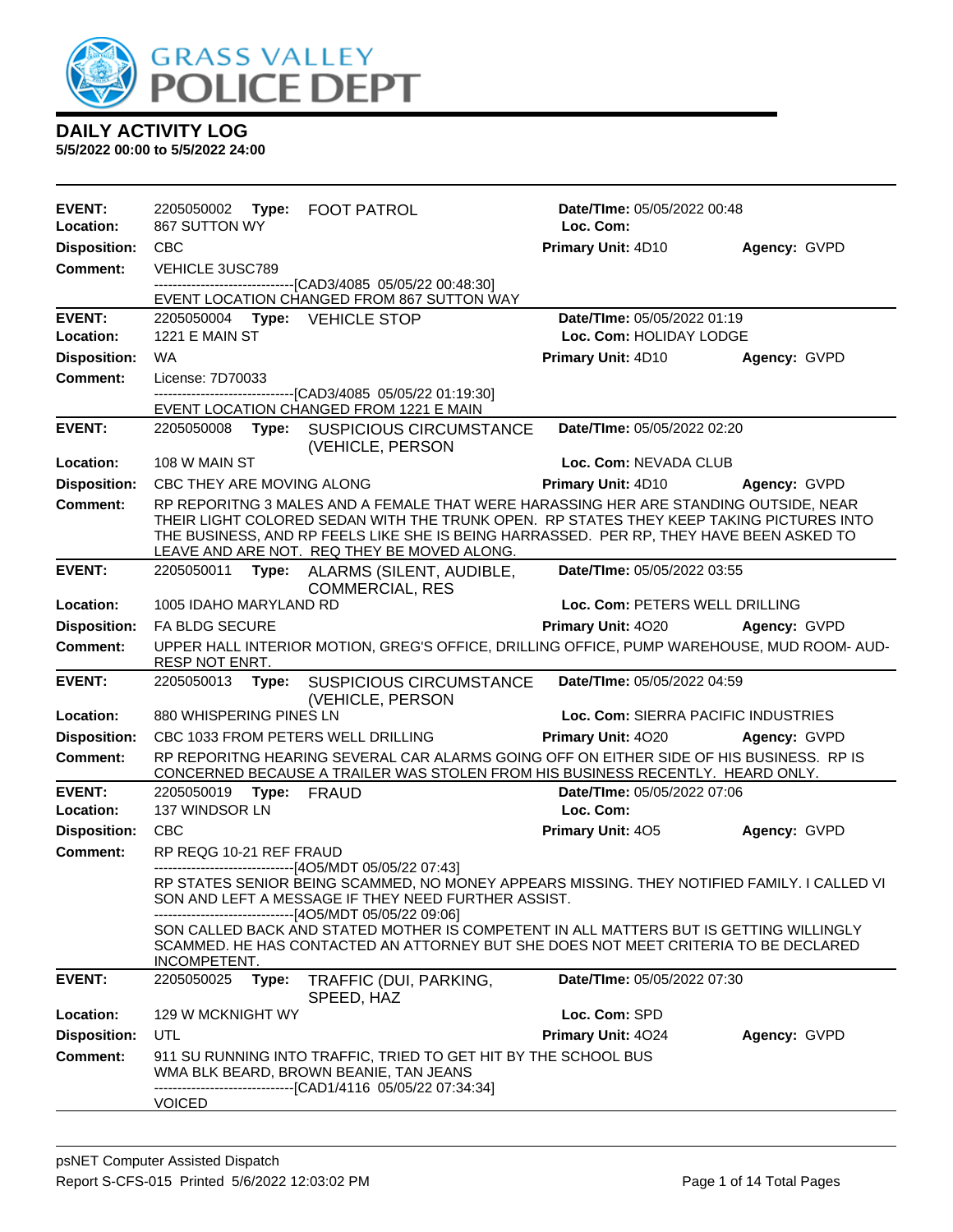

| <b>EVENT:</b>                          | 2205050028                                       | Type: | 911 UNKNOWN<br>(HANGUPS, ABAN'S)                                                                             | <b>Date/Time: 05/05/2022 07:54</b>                                                                                                                                   |              |
|----------------------------------------|--------------------------------------------------|-------|--------------------------------------------------------------------------------------------------------------|----------------------------------------------------------------------------------------------------------------------------------------------------------------------|--------------|
| Location:                              |                                                  |       | 49/20 STATE/IDAHO MARYLAND RD                                                                                | Loc. Com:                                                                                                                                                            |              |
| <b>Disposition:</b>                    | <b>HBD</b>                                       |       |                                                                                                              | <b>Primary Unit:</b>                                                                                                                                                 | Agency: GVPD |
| <b>Comment:</b>                        | 911 ACCIDENTAL, C4<br>***** EVENT CLOSED BY CAD3 |       |                                                                                                              |                                                                                                                                                                      |              |
| <b>EVENT:</b><br>Location:             | 816 MORGAN RANCH DR                              |       | 2205050030 Type: FOLLOWUP                                                                                    | Date/TIme: 05/05/2022 08:11<br>Loc. Com:                                                                                                                             |              |
| <b>Disposition:</b>                    | <b>CBC</b>                                       |       |                                                                                                              | Primary Unit: 4021                                                                                                                                                   | Agency: GVPD |
| <b>Comment:</b>                        |                                                  |       | RP REQG 10-21 REF CASE 2204150108                                                                            |                                                                                                                                                                      |              |
|                                        | THEM.                                            |       | ------------------------------[4O21/MDT 05/05/22 08:59]                                                      | REFERRED BACK TO SACPD. CRIME OCCURRED IN SAC. ADVISED A REPORT NEEDED TO BE FILED WITH                                                                              |              |
| <b>EVENT:</b>                          | 2205050032                                       | Type: | DISTURBANCE (NOISE,<br>MUSIC, VERBAL, BARKI                                                                  | Date/TIme: 05/05/2022 08:36                                                                                                                                          |              |
| Location:                              | MILL ST/20 RAMP                                  |       |                                                                                                              | Loc. Com:                                                                                                                                                            |              |
| <b>Disposition:</b>                    | AST                                              |       |                                                                                                              | Primary Unit: 4017                                                                                                                                                   | Agency: GVPD |
| Comment:                               |                                                  |       | -------------------------------[CAD3/4011 05/05/22 08:36:17]                                                 | 911 TRANSIENT MALE SUBJ PUSHING A CART, YELLING AT PASSING VEHS, WALKING INTO TRAFFIC                                                                                |              |
| <b>EVENT:</b>                          |                                                  |       | LARGE JACKET, A FEW LAYERS OF CLOTHING, BALD<br>2205050035    Type: TRESPASS                                 | Date/TIme: 05/05/2022 08:39                                                                                                                                          |              |
| Location:                              | 867 SUTTON WY                                    |       |                                                                                                              | Loc. Com: SAFEWAY                                                                                                                                                    |              |
| <b>Disposition:</b>                    | CBC 98T                                          |       |                                                                                                              | Primary Unit: 4017                                                                                                                                                   | Agency: GVPD |
| <b>Comment:</b>                        |                                                  |       |                                                                                                              | RP RPTG APPROX 6 TRANSIENT SUBJS HANGING OUT BY THE DUMPSTER, RP STATED "THEYRE FROM<br>HOSPITALITY HOUSE, SEND OUT AN OFFICER PLEASE, THANK YOU, THEN DISCONNECTED" |              |
| <b>EVENT:</b>                          | 2205050039                                       |       | Type: COMMUNITY POLICING<br><b>ACTION</b>                                                                    | Date/TIme: 05/05/2022 09:01                                                                                                                                          |              |
| <b>Disposition:</b><br><b>Comment:</b> |                                                  |       | CBC HAT TEAM VAN 11-48 TO SPIRIT                                                                             | Primary Unit: 4017                                                                                                                                                   | Agency: GVPD |
| <b>EVENT:</b>                          | 2205050044                                       | Type: | TRAFFIC (DUI, PARKING,<br>SPEED, HAZ                                                                         | Date/TIme: 05/05/2022 09:21                                                                                                                                          |              |
| Location:                              | 49 STATE/WE MCKNIGHT WY                          |       |                                                                                                              | Loc. Com: NB                                                                                                                                                         |              |
| <b>Disposition:</b>                    | UTL                                              |       |                                                                                                              | Primary Unit: 1AC2                                                                                                                                                   | Agency: GVPD |
| <b>Comment:</b>                        |                                                  |       | 911 RPTNG 2 DOGS IN RDWY, ONE BRO, ONE WHI, XFR CHP<br>------------------------[CAD1/4116 05/05/22 09:25:13] |                                                                                                                                                                      |              |
| <b>EVENT:</b>                          | <b>VOICED</b><br>2205050045                      |       |                                                                                                              | Date/TIme: 05/05/2022 09:23                                                                                                                                          |              |
|                                        |                                                  | Type: | <b>BURGLARY (AUTO,</b><br>RESIDENCE, COMMERCIAL)                                                             |                                                                                                                                                                      |              |
| Location:                              | 234 CORNWALL AV                                  |       |                                                                                                              | Loc. Com:                                                                                                                                                            |              |
| <b>Disposition:</b>                    | <b>RPT</b>                                       |       |                                                                                                              | Primary Unit: 4018                                                                                                                                                   | Agency: GVPD |
| <b>Case No:</b>                        | G2201103                                         |       |                                                                                                              |                                                                                                                                                                      |              |
| <b>Comment:</b>                        |                                                  |       | --[CAD1/4116 05/05/22 09:40:56]                                                                              | 911 RPTNG COLD CATALYTIC CONVERTER THEFT, GRY 2009 TOYOTA PRIUS, LP 7NXN983                                                                                          |              |
|                                        |                                                  |       | ISSUED CASE# G2201103 FOR AGENCY GVPD by UNIT 4O18                                                           |                                                                                                                                                                      |              |
| <b>EVENT:</b><br>Location:             | 2205050046<br>1913 NEVADA CITY HY                | Type: | TRAFFIC (DUI, PARKING,<br>SPEED, HAZ                                                                         | Date/TIme: 05/05/2022 09:23<br>Loc. Com: ARCO AMPM                                                                                                                   |              |
| <b>Disposition:</b>                    | <b>CBC</b>                                       |       |                                                                                                              | Primary Unit: 4024                                                                                                                                                   | Agency: GVPD |
|                                        |                                                  |       |                                                                                                              |                                                                                                                                                                      |              |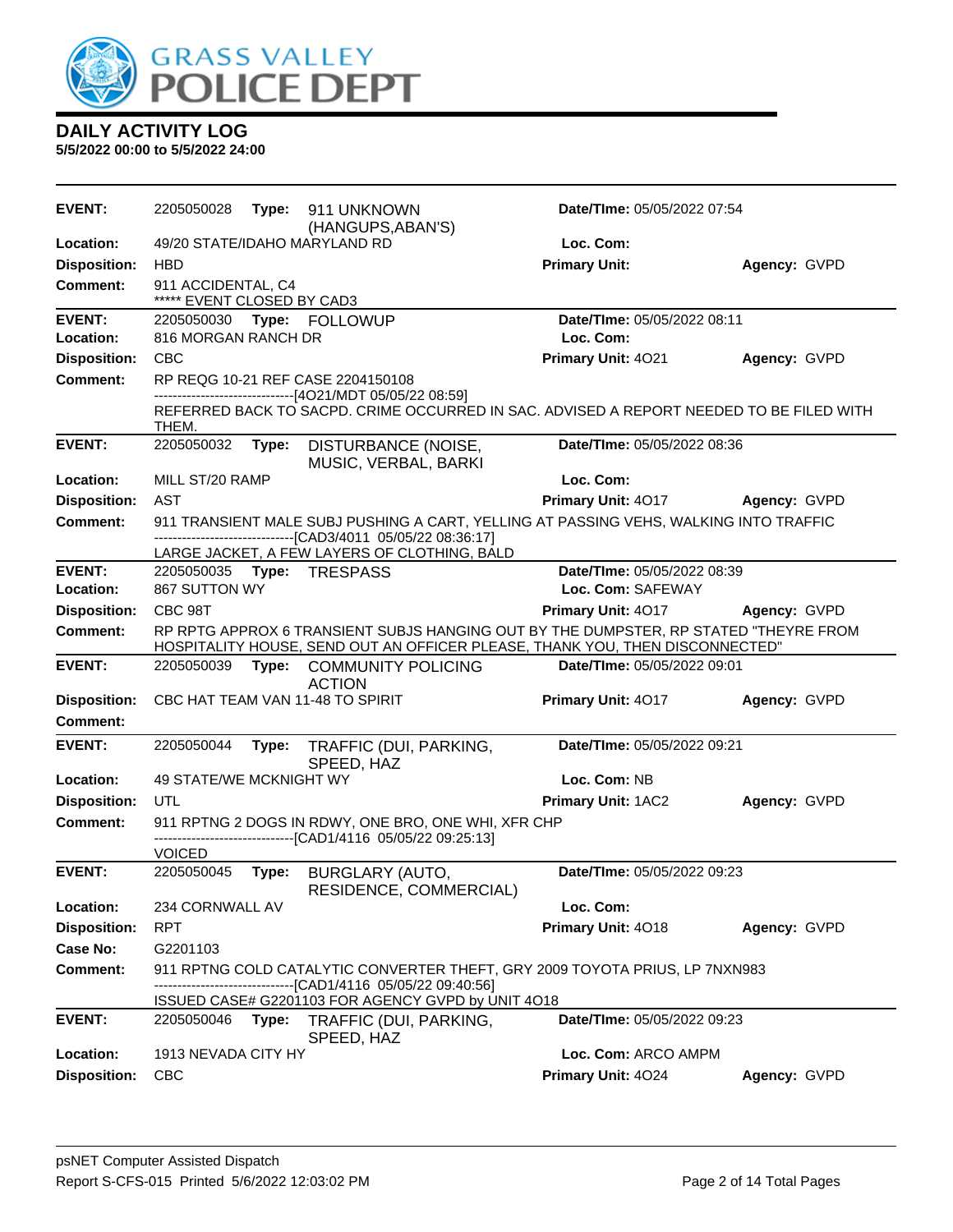

| <b>Comment:</b>                  | 911 MALE SUBJ WALKING IN THE MIDDLE OF THE ROADWAY                                                                          |                                          |              |  |  |  |
|----------------------------------|-----------------------------------------------------------------------------------------------------------------------------|------------------------------------------|--------------|--|--|--|
|                                  | <b>LSW TAN JACKET</b>                                                                                                       |                                          |              |  |  |  |
|                                  | ------------------------------[CAD3/4011 05/05/22 09:23:25]<br>NOW IN BURGER IKING PARKING LOT, TALKING TO SOMEONE IN A VEH |                                          |              |  |  |  |
|                                  | --------------------------------[CAD3/4011 05/05/22 09:23:49]                                                               | <b>NOW INSIDE BURGER KING</b>            |              |  |  |  |
| <b>EVENT:</b>                    | 2205050049 Type: EXTRA PATROL                                                                                               | Date/TIme: 05/05/2022 09:31              |              |  |  |  |
| <b>Disposition:</b>              | <b>CBC</b>                                                                                                                  | Primary Unit: 4017                       | Agency: GVPD |  |  |  |
| <b>Comment:</b>                  |                                                                                                                             |                                          |              |  |  |  |
| EVENT:<br>Location:              | 2205050054 Type: ALL OTHERS<br>2611 NEVADA CITY HY                                                                          | Date/TIme: 05/05/2022 09:45<br>Loc. Com: |              |  |  |  |
| <b>Disposition:</b>              | <b>CBC</b>                                                                                                                  | Primary Unit: 4017                       | Agency: GVPD |  |  |  |
| <b>Comment:</b>                  | -------------------------------[CAD1/4116 05/05/22 09:49:28]<br>EVENT LOCATION CHANGED FROM 1261 NEVADA CITY HY             |                                          |              |  |  |  |
| <b>EVENT:</b>                    | 2205050059 Type:<br><b>SUSPICIOUS CIRCUMSTANCE</b><br>(VEHICLE, PERSON                                                      | Date/TIme: 05/05/2022 09:56              |              |  |  |  |
| Location:                        | 219 SO CHURCH ST # 1                                                                                                        | Loc. Com:                                |              |  |  |  |
| <b>Disposition:</b>              | PEN LEFT VM MSG                                                                                                             | Primary Unit: 4021                       | Agency: GVPD |  |  |  |
| <b>Comment:</b>                  | RP RPTG SOMEONE PARKED IN RPS DRIVEWAY, REQG 10-21                                                                          |                                          |              |  |  |  |
| <b>EVENT:</b>                    | 2205050062<br>Type:<br>ABANDONED VEHICLES                                                                                   | <b>Date/Time: 05/05/2022 09:59</b>       |              |  |  |  |
| Location:                        | 217 SO SCHOOL ST                                                                                                            | Loc. Com:                                |              |  |  |  |
| <b>Disposition:</b>              | WA COURTESY WARNING ISSUED                                                                                                  | <b>Primary Unit: 4024</b>                | Agency: GVPD |  |  |  |
| <b>Comment:</b>                  | -------------------------------[CAD1/4116 05/05/22 10:00:28]<br>EVENT LOCATION CHANGED FROM 217 S SCHOOL ST                 |                                          |              |  |  |  |
| <b>EVENT:</b>                    | 2205050069 Type: TRAFFIC (DUI, PARKING,<br>SPEED, HAZ                                                                       | Date/TIme: 05/05/2022 10:18              |              |  |  |  |
| Location:                        | 49/20 STATE/BRUNSWICK RD                                                                                                    | Loc. Com: NB                             |              |  |  |  |
| <b>Disposition:</b>              | CBC SUBJ ENRT TO SHELTER                                                                                                    | <b>Primary Unit: 4024</b>                | Agency: GVPD |  |  |  |
| <b>Comment:</b>                  | 911 RPTNG MALE PUSHING A SHOPPING CART INTO THE ROADWAY, VEHS SWERVING TO MISS, XFR TO<br>CHP. WMA IN CAMO AND FLANNEL      |                                          |              |  |  |  |
|                                  | ------------------------------[CAD1/4116 05/05/22 10:19:03]<br>VOICED.                                                      |                                          |              |  |  |  |
|                                  | ------------------[CAD3/4011 05/05/22 10:19:26]                                                                             |                                          |              |  |  |  |
|                                  | ADDITIONAL 911 RPTG THE SAME<br>----------------------------[CAD3/4011_05/05/22 10:20:19]                                   |                                          |              |  |  |  |
|                                  | ADDITIONAL 911 RPTG THE SAME                                                                                                |                                          |              |  |  |  |
| <b>EVENT:</b>                    | 2205050072 Type: FOLLOWUP                                                                                                   | <b>Date/Time: 05/05/2022 10:28</b>       |              |  |  |  |
| Location:                        | 228 SUTTON WY #133                                                                                                          | Loc. Com:                                |              |  |  |  |
| <b>Disposition:</b>              | <b>CBC</b>                                                                                                                  | Primary Unit: 4021                       | Agency: GVPD |  |  |  |
| <b>Comment:</b>                  | RP REQ 10-21 TO REQ PROTECTIVE ORDER, REF CASE# G2201098                                                                    |                                          |              |  |  |  |
| <b>EVENT:</b>                    | 2205050073<br>Type:<br><b>ALL OTHERS</b>                                                                                    | Date/TIme: 05/05/2022 10:29              |              |  |  |  |
| Location:<br><b>Disposition:</b> | 1350 EA MAIN ST<br><b>RPT</b>                                                                                               | Loc. Com: CHAPA DE<br>Primary Unit: 4024 | Agency: GVPD |  |  |  |
| <b>Case No:</b>                  | G2201104                                                                                                                    |                                          |              |  |  |  |
| <b>Comment:</b>                  | CLIENT HAVING MENTAL CRISIS, THOUGHTS OF HURTING SELF AND IN MANIC STATE, NEEDS TRANSPORT<br>TO CSU.                        |                                          |              |  |  |  |
|                                  | -------------------------------[CAD3/4011 05/05/22 10:30:28]<br>NOT VIOLENT                                                 |                                          |              |  |  |  |
|                                  | -------------------[CAD1/4116_05/05/22 10:50:13]<br>ISSUED CASE# G2201104 FOR AGENCY GVPD by UNIT 4024                      |                                          |              |  |  |  |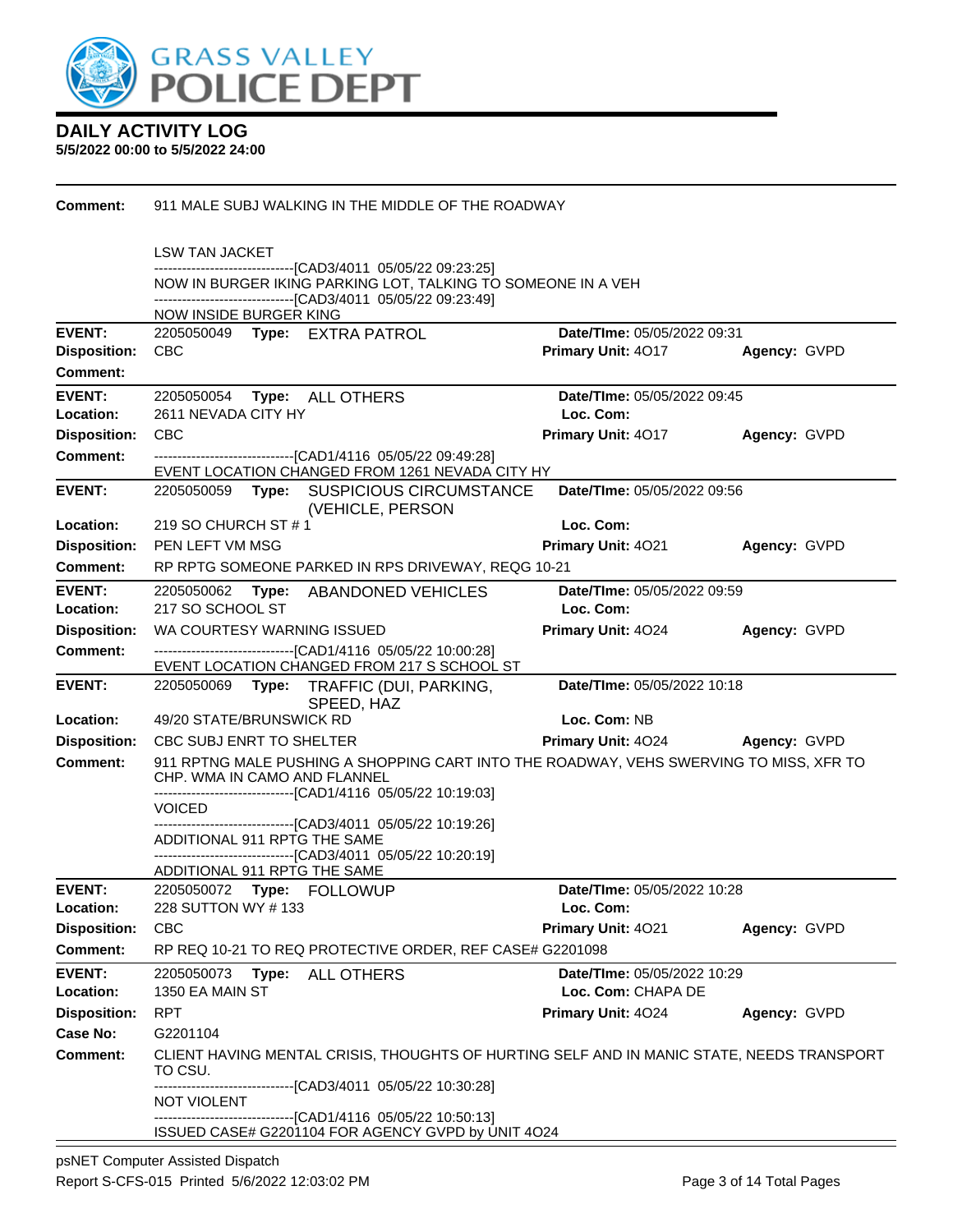

| <b>EVENT:</b>                          | 2205050080                  | Type: | <b>EXTRA PATROL</b>                                                                                                        | Date/TIme: 05/05/2022 10:59 |              |
|----------------------------------------|-----------------------------|-------|----------------------------------------------------------------------------------------------------------------------------|-----------------------------|--------------|
| <b>Disposition:</b><br><b>Comment:</b> | <b>CBC</b>                  |       |                                                                                                                            | Primary Unit: 4017          | Agency: GVPD |
| <b>EVENT:</b>                          | 2205050082                  | Type: | DISTURBANCE (NOISE,<br>MUSIC, VERBAL, BARKI                                                                                | Date/TIme: 05/05/2022 11:13 |              |
| Location:                              | 873 SUTTON WY               |       |                                                                                                                            | Loc. Com: PORT OF SUBS      |              |
| <b>Disposition:</b>                    | UTL                         |       |                                                                                                                            | Primary Unit: 4024          | Agency: GVPD |
| <b>Comment:</b>                        |                             |       | RP RPTG FEMALE BEHIND BNS SCREAMING AT PEOPLE                                                                              |                             |              |
|                                        |                             |       | SHORT HAIR, SHORT JEAN SHORTS, LONGER SOCKS                                                                                |                             |              |
| <b>EVENT:</b>                          | 2205050083                  |       | Type: DISTURBANCE (NOISE,                                                                                                  | Date/TIme: 05/05/2022 11:17 |              |
|                                        |                             |       | MUSIC, VERBAL, BARKI                                                                                                       |                             |              |
| Location:                              |                             |       | 49/20 RAMP STATE/SO AUBURN ST                                                                                              | Loc. Com: SB                |              |
| <b>Disposition:</b><br><b>Comment:</b> | <b>HBD</b>                  |       |                                                                                                                            | <b>Primary Unit:</b>        | Agency: GVPD |
|                                        | THE CHEVRON.                |       | 911 ROADRAGE, OTHER PARTY WAS CHASING RP AND THEN BRAKE CHECKED RP. THE SU LAST SEEN BY                                    |                             |              |
|                                        |                             |       | SU IN A GRY 2DR VEH W/ FRONT BUMPER DAMAGE.                                                                                |                             |              |
|                                        | RP IN A WHI CHEVY CARGO VAN |       | ------------------------------[CAD3/4011_05/05/22 11:17:23]<br>------------------------------[CAD3/4011 05/05/22 11:18:02] |                             |              |
|                                        | PARTIES SEPARATED           |       | ------------------------------[CAD1/4116 05/05/22 11:19:46]                                                                |                             |              |
|                                        | <b>VOICED</b>               |       | ------------------------------[CAD3/4011 05/05/22 11:19:57]                                                                |                             |              |
|                                        | 10-39 CHP                   |       | ------------------------------[CAD3/4011 05/05/22 11:21:08]                                                                |                             |              |
|                                        |                             |       | 2 ADDITIONAL 911S RPTG THE SAME                                                                                            |                             |              |
|                                        |                             |       | -------------------------------[CAD3/4011 05/05/22 11:22:16]<br>LAST COMMENT ADDED IN ERROR                                |                             |              |
|                                        | ***** EVENT CLOSED BY CAD1  |       |                                                                                                                            |                             |              |
| <b>EVENT:</b>                          |                             |       | 2205050092 Type: SUBJECT STOP                                                                                              | Date/TIme: 05/05/2022 11:31 |              |
| Location:                              | <b>TINLOY ST/BANK ST</b>    |       |                                                                                                                            | Loc. Com:                   |              |
| <b>Disposition:</b>                    | <b>CBC</b>                  |       |                                                                                                                            | Primary Unit: 4024          | Agency: GVPD |
| <b>Comment:</b>                        | OUT W/ONE                   |       | ------------------------------[SUPV01/3675_05/05/22 11:33:17]                                                              |                             |              |
|                                        |                             |       | EVENT LOCATION CHANGED FROM TINLOY BUS STOP                                                                                |                             |              |
| <b>EVENT:</b>                          | 2205050094 Type:            |       | <b>TRESPASS</b>                                                                                                            | Date/TIme: 05/05/2022 11:40 |              |
| Location:<br>Disposition: CBC          | 613 LEDUC ST                |       |                                                                                                                            | Loc. Com:                   | Agency: GVPD |
| <b>Comment:</b>                        |                             |       | SUBJS THAT RENT A ROOM FROM RP CURRENTLY HAVE A TRANSIENT FEMALE GUEST THAT RP DOESNT                                      | <b>Primary Unit: 4D13</b>   |              |
|                                        |                             |       | WANT TO BE THERE. RP REQG SHE BE TOLD TO LEAVE<br>---------------------[4D13/MDT 05/05/22 12:01]                           |                             |              |
|                                        | HOUSE REGARDING THE ISSUES. |       | CONTACT MADE WITH THE RP. INFO GIVEN REGARDING THE CIVIL ISSUES. RP WIL CONTACT THE COURT                                  |                             |              |
| <b>EVENT:</b>                          | 2205050095                  | Type: | <b>RESTRAINING ORDERS (TRO,</b><br>OAH, CUSTODY, C                                                                         | Date/TIme: 05/05/2022 11:42 |              |
| Location:                              | 825 WE MAIN ST              |       |                                                                                                                            | Loc. Com:                   |              |
| <b>Disposition:</b>                    | CBC 98M                     |       |                                                                                                                            | Primary Unit: 4018          | Agency: GVPD |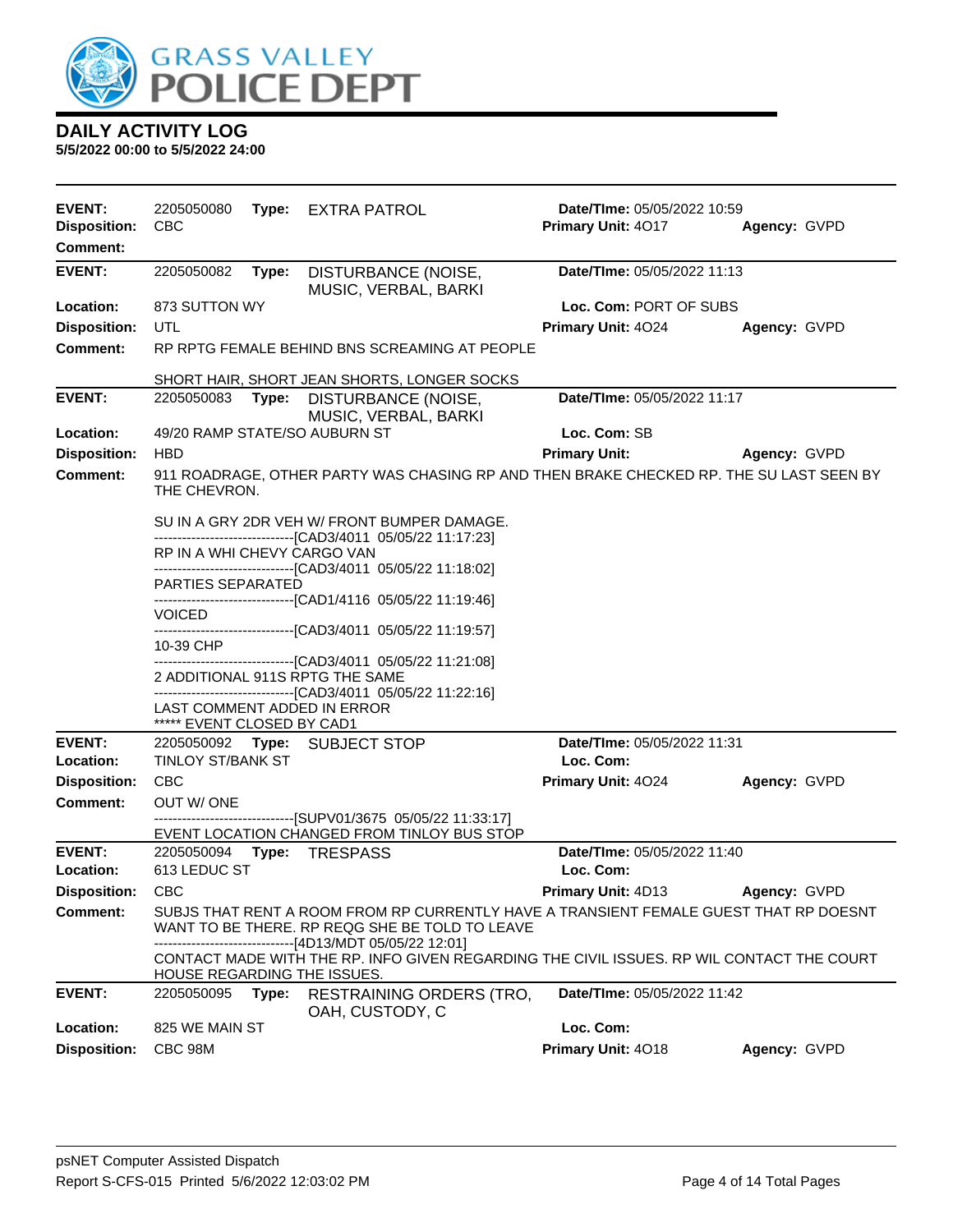

| <b>Comment:</b>     | 911 RESTRAINED PARTY BANGING ON THE DOOR, REFUSING TO LEAVE.                                                                                                                                     |       |                                                                                                                                                                                           |                                    |              |
|---------------------|--------------------------------------------------------------------------------------------------------------------------------------------------------------------------------------------------|-------|-------------------------------------------------------------------------------------------------------------------------------------------------------------------------------------------|------------------------------------|--------------|
|                     | RP NOW STATING UNK IF THE SU HAS BEEN SERVED W/ THE ORDER YET<br>-------------------------------[CAD3/4011 05/05/22 11:43:39]                                                                    |       |                                                                                                                                                                                           |                                    |              |
|                     | <b>NOW BANGING ON WINDOW</b>                                                                                                                                                                     |       |                                                                                                                                                                                           |                                    |              |
|                     | BLK HAIR, BLK BEARD                                                                                                                                                                              |       |                                                                                                                                                                                           |                                    |              |
|                     |                                                                                                                                                                                                  |       | ------------------------------[4O18/MDT 05/05/22 12:09]<br>CTC MADE W/ SU VIA 21. ADVISED WILL FACE CHARGES IF FURTHER INCIDENTS. SU AGREED TO CEASE<br>CTC W/ RP AND DAUGHTER (EX). CBC. |                                    |              |
| <b>EVENT:</b>       |                                                                                                                                                                                                  |       | 2205050097 Type: PROPERTY LOST OR FOUND                                                                                                                                                   | Date/TIme: 05/05/2022 11:50        |              |
| Location:           |                                                                                                                                                                                                  |       | CENTENNIAL DR/IDAHO MARYLAND RD                                                                                                                                                           | Loc. Com:                          |              |
| <b>Disposition:</b> | <b>CBC</b>                                                                                                                                                                                       |       |                                                                                                                                                                                           | <b>Primary Unit: 4D13</b>          | Agency: GVPD |
| <b>Comment:</b>     | POSS STOLEN                                                                                                                                                                                      |       | RP RPTG ABAN ELECTRIC WHEELCHAIR ON THE SIDE OF THE ROADWAY. APPEARS IN GOOD CONDITION,                                                                                                   |                                    |              |
|                     | ------------------------------[4D13/MDT 05/05/22 13:07]<br>PW CONTACTED AND THEY WILL GET THE WHEELCHAIR. THE WHEELCHAIR IS NOT ELECTRIC AND<br>APPEARS TO HAVE BEEN DUMPED.                     |       |                                                                                                                                                                                           |                                    |              |
| <b>EVENT:</b>       |                                                                                                                                                                                                  |       | 2205050098 Type: FOLLOWUP                                                                                                                                                                 | Date/TIme: 05/05/2022 11:51        |              |
| Location:           | 2054 NEVADA CITY HIGHWAY                                                                                                                                                                         |       |                                                                                                                                                                                           | Loc. Com: SAVE MART                |              |
| <b>Disposition:</b> | <b>CBC</b>                                                                                                                                                                                       |       |                                                                                                                                                                                           | Primary Unit: 4021                 | Agency: GVPD |
| Comment:            | RP REQ 10-21 TO RPT POSS SIGHTING OF VEH INVOLVED WITH 20002 THAT OCC'D IN NOVEMBER, GLD<br>ACURA MDX SUV, RP NOT SURE IF IT WAS THE VEH INVOLVED IN 20002, BUT WANTED TO PROVIDE LP<br>6HJN119. |       |                                                                                                                                                                                           |                                    |              |
| <b>EVENT:</b>       |                                                                                                                                                                                                  |       | 2205050100 Type: ALL OTHERS                                                                                                                                                               | Date/TIme: 05/05/2022 12:03        |              |
| Location:           | 350 PLEASANT ST # 26                                                                                                                                                                             |       |                                                                                                                                                                                           | Loc. Com:                          |              |
| <b>Disposition:</b> | <b>RPT RPT TAKEN</b>                                                                                                                                                                             |       |                                                                                                                                                                                           | <b>Primary Unit: 4D7</b>           | Agency: GVPD |
| Case No:            | G2201105                                                                                                                                                                                         |       |                                                                                                                                                                                           |                                    |              |
| <b>Comment:</b>     |                                                                                                                                                                                                  |       | --------------------------------[CAD3/4011 05/05/22 12:03:16]<br>ISSUED CASE# G2201105 FOR AGENCY GVPD by UNIT 4D7<br>--------------------------------[CAD3/4011 05/05/22 12:03:40]       |                                    |              |
|                     |                                                                                                                                                                                                  |       | EVENT LOCATION CHANGED FROM 350 PLEASANT 26                                                                                                                                               |                                    |              |
| <b>EVENT:</b>       |                                                                                                                                                                                                  |       | 2205050115 Type: THEFT (GRAND, PETTY, FROM<br><b>MERCHANT</b> )                                                                                                                           | Date/TIme: 05/05/2022 13:03        |              |
| Location:           | 2001 NEVADA CITY HY                                                                                                                                                                              |       |                                                                                                                                                                                           | Loc. Com: SPEEDWAY                 |              |
| <b>Disposition:</b> | UTL MESSAGE LEFT                                                                                                                                                                                 |       |                                                                                                                                                                                           | <b>Primary Unit: 405</b>           |              |
| <b>Comment:</b>     | RP REQ 10-21 TO REPORT THEFT OF A HAZARDOUS WASTE BARREL AND LEFT HAZARDOUS WASTE<br>MATERIALS ON THE GROUND, OCC'D OVERNIGHT                                                                    |       |                                                                                                                                                                                           |                                    | Agency: GVPD |
|                     |                                                                                                                                                                                                  |       |                                                                                                                                                                                           |                                    |              |
| <b>EVENT:</b>       | 2205050117 <b>Type:</b>                                                                                                                                                                          |       | <b>DRUGS (ANY NARCOTIC</b><br><b>RELATED OFFENSE)</b>                                                                                                                                     | Date/TIme: 05/05/2022 13:10        |              |
| Location:           | 867 SUTTON WY                                                                                                                                                                                    |       |                                                                                                                                                                                           | Loc. Com: SAFEWAY                  |              |
| <b>Disposition:</b> | <b>CBC</b>                                                                                                                                                                                       |       |                                                                                                                                                                                           | Primary Unit: 4024                 | Agency: GVPD |
| <b>Comment:</b>     | SUBS AND FLOUR GARDEN.                                                                                                                                                                           |       | RP RPT'G POSS H&S DEAL GOING ON IN THE PARKING LOT BEHIND THE BUSINESS BETWEEN PORT OF                                                                                                    |                                    |              |
|                     |                                                                                                                                                                                                  |       | ASSOCIATED VEH IS MOTORHOME POSS OCC'D, RP STATES THERE HAVE BEEN 2 SUBJ'S APPROACH THE<br>MOTORHOME AND SOMETHING IS HANDED OFF AND THEN THE SUBJ'S WALK AWAY.                           |                                    |              |
|                     | INSIDE.                                                                                                                                                                                          |       | --------------------------------[CAD1/4116 05/05/22 13:11:25]<br>WMA LONG BLN HAIR/ GRY SHIRT /TAN PNTS CURRENTLY AT THE DOOR OF THE MH. THERE IS A FEMALE                                |                                    |              |
| <b>EVENT:</b>       | 2205050120                                                                                                                                                                                       | Type: | ANIMALS (ABUSE, LOOSE,<br>FOUND, INJURED)                                                                                                                                                 | <b>Date/TIme: 05/05/2022 13:23</b> |              |
| Location:           | 1937 NEVADA CITY HY                                                                                                                                                                              |       |                                                                                                                                                                                           | Loc. Com: JIM BOYS TACOS           |              |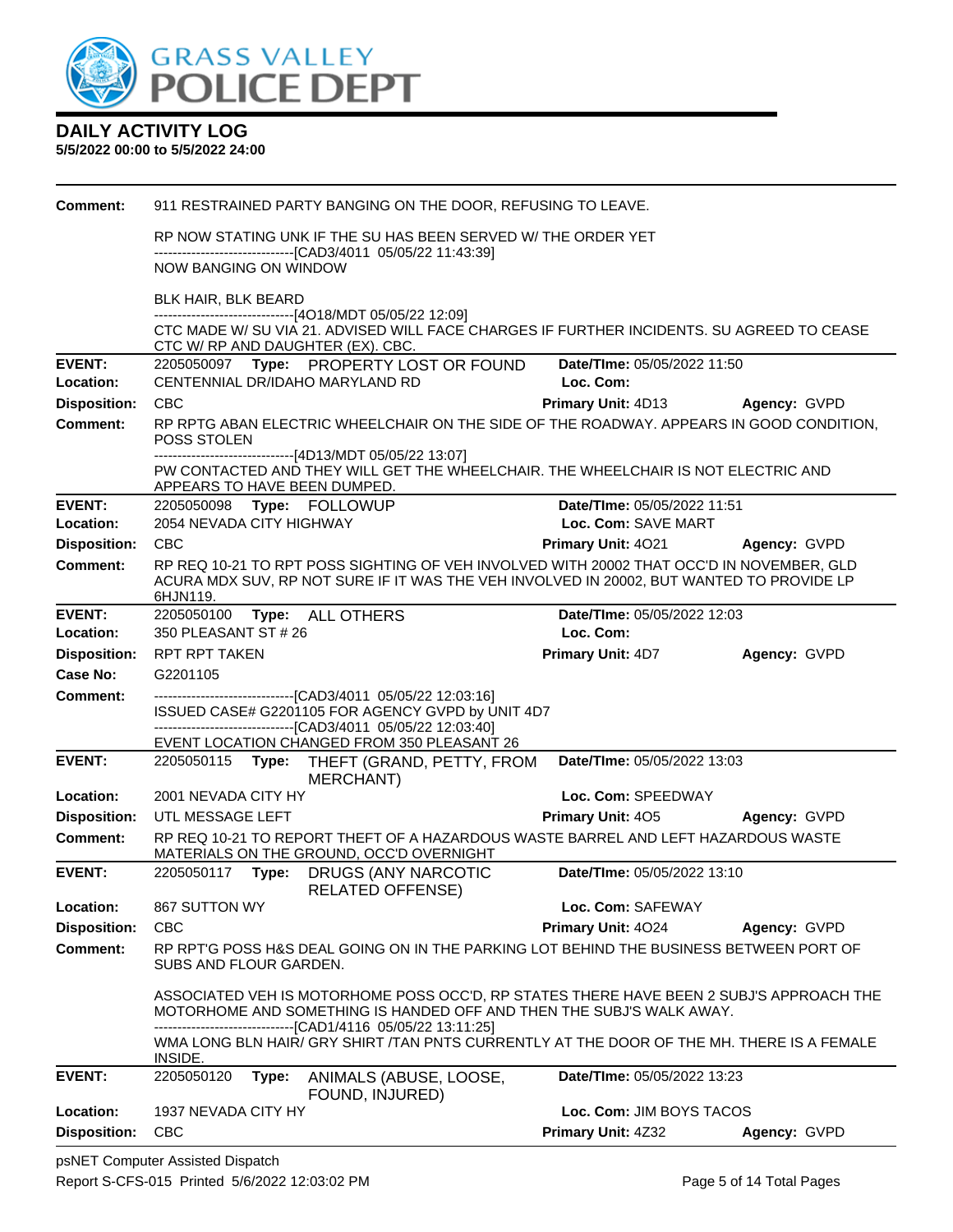

**5/5/2022 00:00 to 5/5/2022 24:00**

| <b>Comment:</b>            | <b>SNAKE</b>                     |       |                                                                                                                                                                                           |                    |                                |                                           |
|----------------------------|----------------------------------|-------|-------------------------------------------------------------------------------------------------------------------------------------------------------------------------------------------|--------------------|--------------------------------|-------------------------------------------|
|                            |                                  |       | -------------------------------[CAD3/4011 05/05/22 13:29:08]<br>EVENT LOCATION CHANGED FROM JIMBOYS                                                                                       |                    |                                |                                           |
| <b>EVENT:</b>              |                                  |       | 2205050121 Type: SUBJECT STOP                                                                                                                                                             |                    | Date/TIme: 05/05/2022 13:24    |                                           |
| Location:                  | PLAZA DR                         |       |                                                                                                                                                                                           | Loc. Com:          |                                |                                           |
| <b>Disposition:</b>        |                                  |       | CBC ADVISED OF TRESPASSING, MOVING ALONG                                                                                                                                                  | Primary Unit: 4D13 |                                | Agency: GVPD                              |
| Comment:                   | OW ONE                           |       |                                                                                                                                                                                           |                    |                                |                                           |
| <b>EVENT:</b>              |                                  |       | 2205050122 Type: SUBJECT STOP                                                                                                                                                             |                    | Date/TIme: 05/05/2022 13:30    |                                           |
| Location:                  | 1005 SUTTON WY                   |       |                                                                                                                                                                                           | Loc. Com: CVS      |                                |                                           |
| <b>Disposition:</b>        | ARA ARBOOKED                     |       |                                                                                                                                                                                           | Primary Unit: 4024 |                                | Agency: GVPD                              |
| Case No:                   | G2201106                         |       |                                                                                                                                                                                           |                    |                                |                                           |
| <b>Comment:</b>            | OW ONE                           |       | ---------------------------------[CAD3/4011_05/05/22_13:32:49]                                                                                                                            |                    |                                |                                           |
|                            |                                  |       | EVENT LOCATION CHANGED FROM CVS                                                                                                                                                           |                    |                                |                                           |
|                            |                                  |       | -------------------------------[CAD3/4011 05/05/22 13:39:07]<br>ISSUED CASE# G2201106 FOR AGENCY GVPD by UNIT 4O24                                                                        |                    |                                |                                           |
| <b>EVENT:</b>              |                                  |       | 2205050123 Type: SUSPICIOUS CIRCUMSTANCE                                                                                                                                                  |                    | Date/TIme: 05/05/2022 13:36    |                                           |
|                            |                                  |       | (VEHICLE, PERSON                                                                                                                                                                          |                    |                                |                                           |
| Location:                  | NORTHRIDGE DR/HORIZON CR         |       |                                                                                                                                                                                           | Loc. Com:          |                                |                                           |
| <b>Disposition:</b>        | <b>CBC</b>                       |       |                                                                                                                                                                                           | Primary Unit: 4018 |                                | Agency: GVPD                              |
| Comment:                   |                                  |       | RP RPT'G A SUSP WHI VAN FORD VAN PARKED IN THE AREA AND THERE IS A BLK TENT SET UP BEHIND THE<br>VAN ON THE STREET. RP REQ'G A CHECK OF THE AREA.                                         |                    |                                |                                           |
|                            |                                  |       | -------------------------------[CAD1/4106 05/05/22 19:07:20]<br>RP CALLED BACK ADVISING WHEN VEH LEFT IT WENT AROUND THE BLOCK A COUPLE TIMES                                             |                    |                                |                                           |
| <b>EVENT:</b>              | 2205050129                       |       | Type: DISTURBANCE (NOISE,<br>MUSIC, VERBAL, BARKI                                                                                                                                         |                    | Date/TIme: 05/05/2022 13:51    |                                           |
| Location:                  |                                  |       | 10837 ROUGH & READY HIGHWAY                                                                                                                                                               |                    | Loc. Com: LYMAN GILMORE SCHOOL |                                           |
| <b>Disposition:</b>        | CBC SCHOOL TO HANDLE             |       |                                                                                                                                                                                           |                    |                                | Primary Unit: 4S5 Agency: GVPD            |
| <b>Comment:</b>            |                                  |       | 911 RPTNG STUDENT ATTEMPTING TO ENTER A CLASSROOM TO ATTACK OTHER STUDENTS, CURRENTLY<br>LOCATED IN THE MIDDLE OF CAMPUS<br>--------------------------------[CAD1/4116 05/05/22 13:53:33] |                    |                                |                                           |
|                            | MENTAL HEALTH ISSUES             |       | WMJ, 500, 90, WHI SHIRT, GRY SWEATPANTS. NEG WEAPONS, JUV IS SPECIAL EDUCATION STUDENT, NEG                                                                                               |                    |                                |                                           |
|                            |                                  |       | -------------------------------[CAD1/4116 05/05/22 13:54:54]<br>STUDENT WALKING TOWARD THE BACK TWD STAFF PARKING LOT<br>-------------------------------[CAD1/4116 05/05/22 13:55:15]     |                    |                                |                                           |
|                            | <b>INSIDE B 4 WITH COUNSELOR</b> |       | ------------------------------[CAD1/4116 05/05/22 13:55:41]<br>RP DECLINED MEDICAL NEED                                                                                                   |                    |                                |                                           |
| <b>EVENT:</b>              | 2205050133                       |       | Type: FOLLOWUP                                                                                                                                                                            |                    | Date/TIme: 05/05/2022 14:06    |                                           |
| Location:                  | 825 OLD TUNNEL RD                |       |                                                                                                                                                                                           | Loc. Com:          |                                |                                           |
| <b>Disposition:</b>        | CBC NC                           |       |                                                                                                                                                                                           | Primary Unit: 401  |                                | Agency: GVPD                              |
| Comment:                   |                                  |       | RP REQ 10-21 FROM 401 REF CASE# G2200569                                                                                                                                                  |                    |                                |                                           |
| <b>EVENT:</b><br>Location: | 2205050134<br>556 FREEMAN LN     | Type: | VEH CITES, VIN, TOWS, DUI                                                                                                                                                                 |                    | Date/TIme: 05/05/2022 14:06    | Loc. Com: GRASS VALLEY ANIMAL CONTROL 530 |
| <b>Disposition:</b>        | CBC                              |       |                                                                                                                                                                                           | Primary Unit: 4D13 | 477 4630                       | Agency: GVPD                              |
| <b>Comment:</b>            | OW TWO UNOCCUPIED VEHS           |       |                                                                                                                                                                                           |                    |                                |                                           |
|                            |                                  |       | --------------------------[CAD3/4011_05/05/22_14:06:46]<br>EVENT LOCATION CHANGED FROM 556 FREEMAN                                                                                        |                    |                                |                                           |
| <b>EVENT:</b><br>Location: | 223 SO CHURCH ST                 |       | 2205050136 Type: VEH CITES, VIN, TOWS, DUI                                                                                                                                                | Loc. Com:          | Date/TIme: 05/05/2022 14:11    |                                           |

psNET Computer Assisted Dispatch Report S-CFS-015 Printed 5/6/2022 12:03:02 PM Page 6 of 14 Total Pages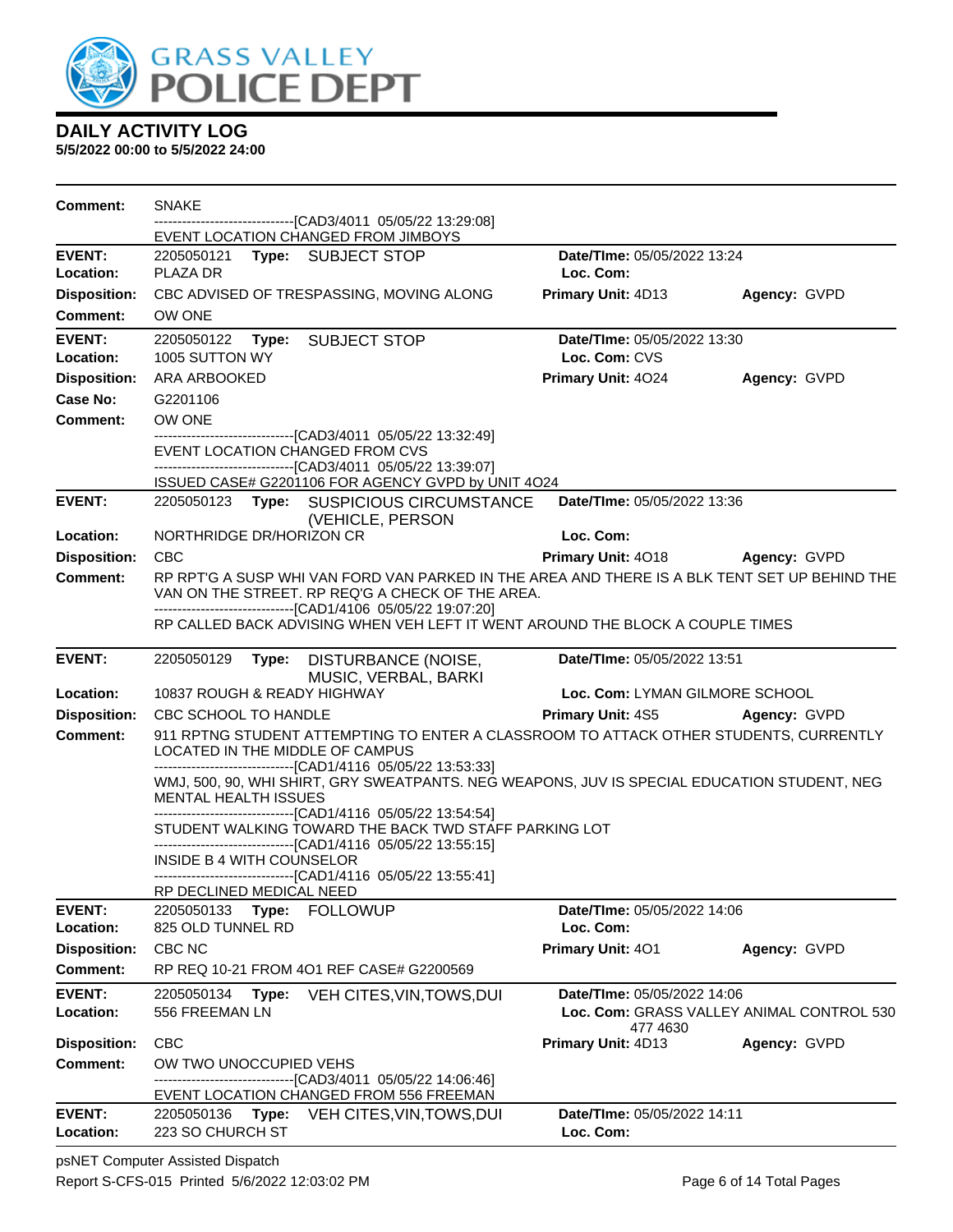

|                     | <b>Disposition:</b> CBC RO COMING TO MOVE IT                                                                                                                 |       |                                                                                                                                                                                                                                                                                                                                                                                                                                                                                                                                                    | Primary Unit: 4018                  | Agency: GVPD |
|---------------------|--------------------------------------------------------------------------------------------------------------------------------------------------------------|-------|----------------------------------------------------------------------------------------------------------------------------------------------------------------------------------------------------------------------------------------------------------------------------------------------------------------------------------------------------------------------------------------------------------------------------------------------------------------------------------------------------------------------------------------------------|-------------------------------------|--------------|
| <b>Comment:</b>     |                                                                                                                                                              |       | RP RPTG BLU PRIUS BLOCKING THE DRIVEWAY                                                                                                                                                                                                                                                                                                                                                                                                                                                                                                            |                                     |              |
| <b>EVENT:</b>       | 2205050138                                                                                                                                                   | Type: | ANIMALS (ABUSE, LOOSE,<br>FOUND, INJURED)                                                                                                                                                                                                                                                                                                                                                                                                                                                                                                          | Date/TIme: 05/05/2022 14:16         |              |
| Location:           | 692 FREEMAN LN # A                                                                                                                                           |       |                                                                                                                                                                                                                                                                                                                                                                                                                                                                                                                                                    | Loc. Com: RALEYS                    |              |
| <b>Disposition:</b> | <b>CBC</b>                                                                                                                                                   |       |                                                                                                                                                                                                                                                                                                                                                                                                                                                                                                                                                    | Primary Unit: 4Z32                  | Agency: GVPD |
| <b>Comment:</b>     |                                                                                                                                                              |       | -------------------------------[SUPV01/3675 05/05/22 14:19:25]<br>EVENT LOCATION CHANGED FROM RALEYS                                                                                                                                                                                                                                                                                                                                                                                                                                               |                                     |              |
| <b>EVENT:</b>       | 2205050140                                                                                                                                                   |       | Type: 911 UNKNOWN<br>(HANGUPS, ABAN'S)                                                                                                                                                                                                                                                                                                                                                                                                                                                                                                             | Date/TIme: 05/05/2022 14:19         |              |
| Location:           | 972 SUTTON WY                                                                                                                                                |       |                                                                                                                                                                                                                                                                                                                                                                                                                                                                                                                                                    | Loc. Com: BEST WESTERN 530 273 1393 |              |
| <b>Disposition:</b> | MERGED 2205050141                                                                                                                                            |       |                                                                                                                                                                                                                                                                                                                                                                                                                                                                                                                                                    | <b>Primary Unit:</b>                | Agency: GVPD |
| <b>Comment:</b>     | 911 ABANDON                                                                                                                                                  |       |                                                                                                                                                                                                                                                                                                                                                                                                                                                                                                                                                    |                                     |              |
|                     | PINK TANK TOP, BLU JEANS                                                                                                                                     |       | ---------------------------[CAD1/4116  05/05/22 14:20:01]<br>ADDITIONAL 911 RPTNG FEMALE SCREAMING WHILE WALKING ACROSS THE STREET, WFA, DARK HAIR,<br>***** EVENT CLOSED BY CAD3 WITH COMMENT-2205050141                                                                                                                                                                                                                                                                                                                                          |                                     |              |
| <b>EVENT:</b>       | 2205050141                                                                                                                                                   |       | Type: DISTURBANCE (NOISE,<br>MUSIC, VERBAL, BARKI                                                                                                                                                                                                                                                                                                                                                                                                                                                                                                  | Date/TIme: 05/05/2022 14:20         |              |
| Location:           | 1005 SUTTON WY                                                                                                                                               |       |                                                                                                                                                                                                                                                                                                                                                                                                                                                                                                                                                    | Loc. Com: CVS                       |              |
| <b>Disposition:</b> | CBC NEG 11550 OR 5150                                                                                                                                        |       |                                                                                                                                                                                                                                                                                                                                                                                                                                                                                                                                                    | Primary Unit: 4017                  | Agency: GVPD |
| <b>Comment:</b>     |                                                                                                                                                              |       | 911 FEMALE IN BRIGHT PINK TOP HAVING A "PSYCHOTIC EPISODE"<br>------------------------------[MERGED CAD3/4011 05/05/2022 14:20:50]                                                                                                                                                                                                                                                                                                                                                                                                                 |                                     |              |
|                     | MERGED 2205050140 TYPE: 911<br><b>LOCATION: 972 SUTTON WY</b><br>BEST WESTERN 530 273 1393<br>RP: NAME: LAURA<br><b>EMPLOYEE</b><br>PINK TANK TOP, BLU JEANS |       | PHONE: 6152906 (530)<br>ADDITIONAL 911 RPTNG FEMALE SCREAMING WHILE WALKING ACROSS THE STREET, WFA, DARK HAIR,<br>------------------------------[CAD1/4116 05/05/22 14:22:23]<br>ADDITIONAL RP ON 911 RPTNG SAME<br>------------------------------[CAD3/4011 05/05/22 14:22:48]<br>TWO ADDITIONAL 911S RPTG THE SAME<br>------------------------------[CAD1/4116 05/05/22 14:49:22]<br>ADDITIONAL 911 ABANDON RECEIVED<br>------------------------------[CAD1/4116 05/05/22 14:49:42]<br>ON CALL BACK, ACCIDENTAL FROM REDIAL WHEN CALLING EARLIER |                                     |              |
| <b>EVENT:</b>       | 2205050142                                                                                                                                                   | Type: | 911 UNKNOWN<br>(HANGUPS, ABAN'S)                                                                                                                                                                                                                                                                                                                                                                                                                                                                                                                   | Date/TIme: 05/05/2022 14:20         |              |
| Location:           |                                                                                                                                                              |       | LAT: 39.21908300 LONG: -121.064325                                                                                                                                                                                                                                                                                                                                                                                                                                                                                                                 | Loc. Com:                           |              |
| <b>Disposition:</b> | <b>HBD</b>                                                                                                                                                   |       |                                                                                                                                                                                                                                                                                                                                                                                                                                                                                                                                                    | <b>Primary Unit:</b>                | Agency: GVPD |
| <b>Comment:</b>     | 911 OPEN LINE, NOTHING HEARD<br>***** EVENT CLOSED BY CAD3                                                                                                   |       | -------[CAD1/4116 05/05/22 14:23:03]<br>ON CALL BACK, NEG ANSWER, RINGING ONLY, UNABLE TO LEAVE A MSG                                                                                                                                                                                                                                                                                                                                                                                                                                              |                                     |              |
| <b>EVENT:</b>       | 2205050144                                                                                                                                                   | Type: | DISTURBANCE (NOISE,<br>MUSIC, VERBAL, BARKI                                                                                                                                                                                                                                                                                                                                                                                                                                                                                                        | Date/TIme: 05/05/2022 14:32         |              |
| Location:           | 275 DORSEY DR #41                                                                                                                                            |       |                                                                                                                                                                                                                                                                                                                                                                                                                                                                                                                                                    | Loc. Com: GRASS VALLEY TERRACE      |              |
| <b>Disposition:</b> | AST                                                                                                                                                          |       |                                                                                                                                                                                                                                                                                                                                                                                                                                                                                                                                                    | <b>Primary Unit: 4D13</b>           | Agency: GVPD |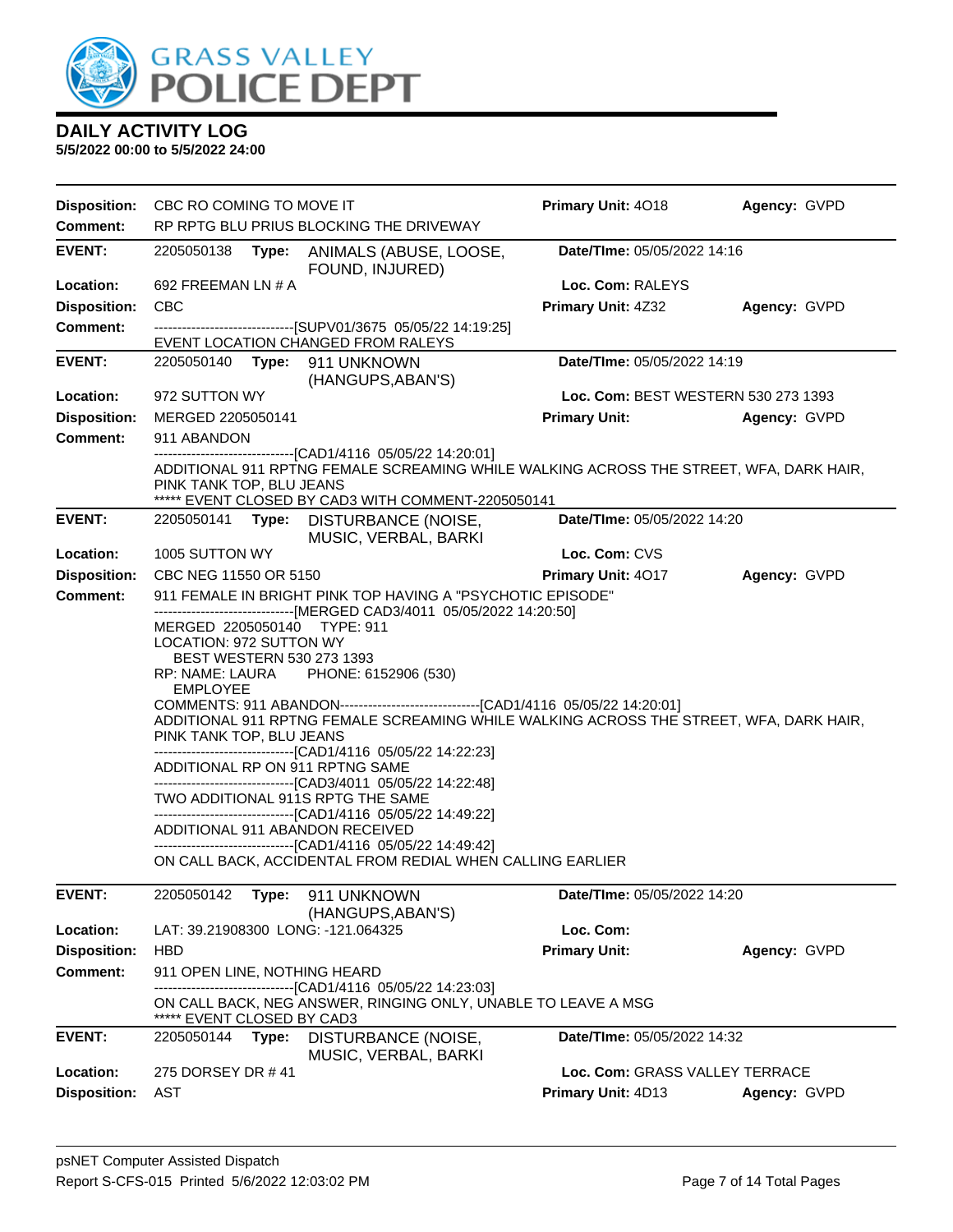

| <b>Comment:</b>                  | 911 MALE STATED SUBJ WHO WAS LOCKED OUT, IS THERE ATTEPMTING TO ENTER THE RESIDENCE AND<br>CAUSING A 415. RP DISCONNECTED, NFI               |                                                            |              |
|----------------------------------|----------------------------------------------------------------------------------------------------------------------------------------------|------------------------------------------------------------|--------------|
|                                  | -------------------------------[CAD1/4116 05/05/22 14:33:19]<br>EVENT LOCATION CHANGED FROM 275 DORSEY DR GV                                 |                                                            |              |
|                                  | ---------------------------------[CAD1/4116 05/05/22 14:34:18]                                                                               |                                                            |              |
|                                  | CALLED RP BACK, STATED FEMALE SUBJ THINKS HER ANIMALS WERE INSIDE THE UNIT, RP INFORMED HER                                                  |                                                            |              |
|                                  | THEY WERE NOT AFTER LE DID WALKTHROUGH THIS MORNING. FEMALE YELLING AT MAINTENANCE<br><b>WORKERS</b>                                         |                                                            |              |
|                                  | -------------------------------[CAD1/4116 05/05/22 14:34:53]<br>SUBJ IN A GRY SUV, RED SHIRT                                                 |                                                            |              |
| <b>EVENT:</b>                    | 2205050145 Type: VEH CITES, VIN, TOWS, DUI                                                                                                   | Date/TIme: 05/05/2022 14:38                                |              |
| Location:                        | DORSEY OVERPASS                                                                                                                              | Loc. Com:                                                  |              |
| <b>Disposition:</b>              | <b>CBC</b>                                                                                                                                   | Primary Unit: 4024                                         | Agency: GVPD |
| <b>Comment:</b>                  | <b>DISABLED MOTORIST</b>                                                                                                                     |                                                            |              |
| <b>EVENT:</b>                    | 2205050146    Type: TRESPASS                                                                                                                 | Date/TIme: 05/05/2022 14:45                                |              |
| Location:                        | 1000 PLAZA DR                                                                                                                                | Loc. Com: SIERRA CENTRAL CREDIT UNION                      |              |
| <b>Disposition:</b>              | CBC 98T                                                                                                                                      | <b>Primary Unit: 4017</b>                                  | Agency: GVPD |
| <b>Comment:</b>                  | RP RPTNG TRANSIENT DIGGING BETWEEN TRASH ENCLOSURE AND GENERATOR, HAS A BICYLE, SUBJ<br>WEARING GRY SWEATSHIRT, BLU JEANS, POSS COWBOY BOOTS |                                                            |              |
| <b>EVENT:</b>                    | 2205050147    Type: 911    UNKNOWN<br>(HANGUPS, ABAN'S)                                                                                      | Date/TIme: 05/05/2022 14:47                                |              |
| Location:                        | 355 JOERSCHKE DR #35A                                                                                                                        | Loc. Com: SPRINGHILL MANOR CONVALESCENT<br><b>HOSPITAL</b> |              |
| <b>Disposition:</b>              | <b>HBD</b>                                                                                                                                   | <b>Primary Unit:</b>                                       | Agency: GVPD |
| Comment:                         | 911 REQ AMBULANCE, XFR TO CALFIRE<br>***** EVENT CLOSED BY CAD3                                                                              |                                                            |              |
| <b>EVENT:</b>                    | 2205050150 Type: TRAFFIC (DUI, PARKING,<br>SPEED, HAZ                                                                                        | Date/TIme: 05/05/2022 14:58                                |              |
| Location:                        | DORSEY/EA MAIN ST                                                                                                                            | Loc. Com: NEAR CHAPA DE                                    |              |
| <b>Disposition:</b>              | <b>HBD</b>                                                                                                                                   | <b>Primary Unit:</b>                                       | Agency: GVPD |
| <b>Comment:</b>                  | RP RPTNG CROSSWALK NOT TURNING GREEN FOR WALKING ACROSS THE STREET<br>------------------------------[CAD3/4011 05/05/22 15:14:41]            |                                                            |              |
|                                  | 10-39 PUBLIC WORKS                                                                                                                           |                                                            |              |
|                                  | ***** EVENT CLOSED BY CAD3                                                                                                                   |                                                            |              |
| <b>EVENT:</b>                    | 2205050151 Type: EXTRA PATROL<br>900 BLK SUTTON WY                                                                                           | Date/TIme: 05/05/2022 15:04<br>Loc. Com:                   |              |
| Location:<br><b>Disposition:</b> | <b>HBD</b>                                                                                                                                   | <b>Primary Unit:</b>                                       |              |
| <b>Comment:</b>                  |                                                                                                                                              |                                                            | Agency: GVPD |
|                                  | ***** EVENT CLOSED BY CAD3                                                                                                                   |                                                            |              |
| <b>EVENT:</b>                    | 2205050152<br>SUBJECT STOP<br>Type:                                                                                                          | Date/TIme: 05/05/2022 15:06                                |              |
| Location:                        | 870 SUTTON WY                                                                                                                                | Loc. Com:                                                  |              |
| <b>Disposition:</b>              | CBC 98T                                                                                                                                      | Primary Unit: 4017                                         | Agency: GVPD |
| <b>Comment:</b>                  | <b>OW THREE</b>                                                                                                                              |                                                            |              |
|                                  | --[CAD3/4011 05/05/22 15:07:43]<br>EVENT LOCATION CHANGED FROM 870 SUTTON                                                                    |                                                            |              |
| <b>EVENT:</b>                    | 2205050154<br>Type:<br><b>EXTRA PATROL</b>                                                                                                   | Date/TIme: 05/05/2022 15:10                                |              |
| <b>Disposition:</b>              | CBC 98T                                                                                                                                      | Primary Unit: 4017                                         | Agency: GVPD |
| <b>Comment:</b>                  |                                                                                                                                              |                                                            |              |
| <b>EVENT:</b>                    | 2205050156<br>Type:<br>DISTURBANCE (NOISE,<br>MUSIC, VERBAL, BARKI                                                                           | Date/TIme: 05/05/2022 15:11                                |              |
| Location:                        | 875 SUTTON WY                                                                                                                                | Loc. Com: WENDY'S                                          |              |
| <b>Disposition:</b>              | CBC OUT OF ROADWAY, ADVISED 2800                                                                                                             | Primary Unit: 4D13                                         | Agency: GVPD |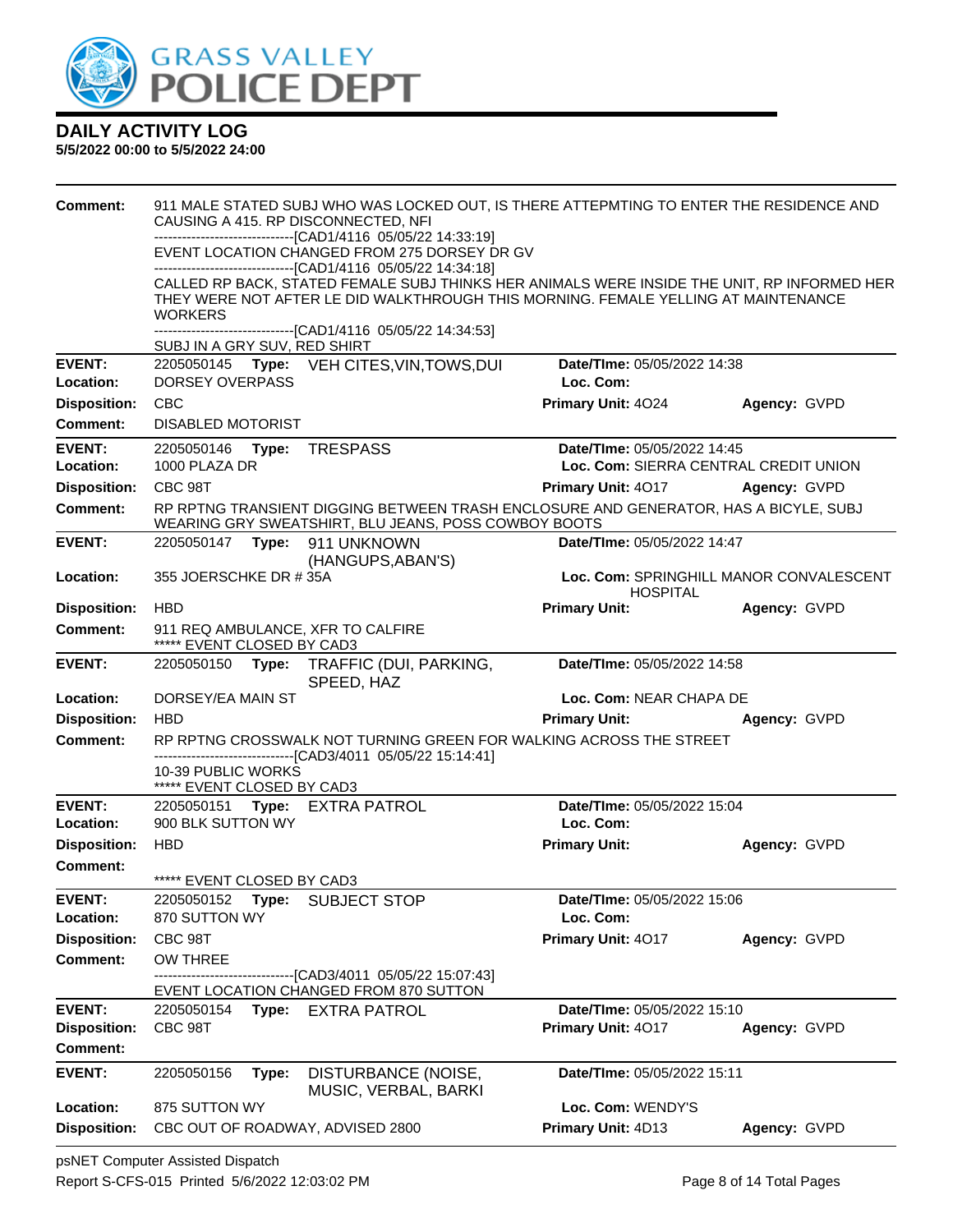

**5/5/2022 00:00 to 5/5/2022 24:00**

| Comment:                               | 911 RPTNG FEMALE SUBJ SCREAMING, PINK TOP, BLK SWEATSHIRT, CURRENTLY CLOSER TO SAMS                                                                                                                                                                                                                                                                   |                                                               |                                                          |
|----------------------------------------|-------------------------------------------------------------------------------------------------------------------------------------------------------------------------------------------------------------------------------------------------------------------------------------------------------------------------------------------------------|---------------------------------------------------------------|----------------------------------------------------------|
| <b>EVENT:</b><br>Location:             | PUBLIC RELATION CONTACT<br>2205050159<br>Type:<br>500 BUTLER ST                                                                                                                                                                                                                                                                                       | <b>Date/Time: 05/05/2022 15:32</b><br>Loc. Com: COX RESIDENCE |                                                          |
| <b>Disposition:</b>                    | CBC MOTHER REQ CALL IF ISSUES WITH SUB IN<br><b>FUTURE</b>                                                                                                                                                                                                                                                                                            | Primary Unit: 405                                             | Agency: GVPD                                             |
| <b>Comment:</b>                        | RP REQ 10-21 ONLY TO DISCUSS OPTIONS FOR DAUGHTER WHO IS HAVING MH ISSUES. RP DOES NOT<br>WANT UNITS REPONDING TO THE ADDRESS, 10-21 CTC ONLY                                                                                                                                                                                                         |                                                               |                                                          |
| <b>EVENT:</b>                          | 2205050161<br><b>SUSPICIOUS CIRCUMSTANCE</b><br>Type:<br>(VEHICLE, PERSON                                                                                                                                                                                                                                                                             | Date/TIme: 05/05/2022 15:33                                   |                                                          |
| Location:                              | 688 SUTTON WY                                                                                                                                                                                                                                                                                                                                         | Loc. Com: PANDA EXPRESS                                       |                                                          |
| <b>Disposition:</b>                    | CBC 98T                                                                                                                                                                                                                                                                                                                                               | Primary Unit: 4017                                            | Agency: GVPD                                             |
| <b>Comment:</b>                        | 911 TRANSIENT MALE WAS STARING AT RP THROUGH THE WINDOW, THEN TRIED TO FOLLOW RP TO HER<br>VEH. RP HAS SINCE LEFT, JUST CONCERNED THAT SOMETHING WORSE WILL HAPPEN TO OTHER FEMALES<br>IN THE AREA.                                                                                                                                                   |                                                               |                                                          |
|                                        | OVERWEIGHT HMA, DRK BROWN HAIR, LSW ADIDAS SWEATPANTS, COAT, CARRYING A DRINK                                                                                                                                                                                                                                                                         |                                                               |                                                          |
| <b>EVENT:</b>                          | 2205050162<br>Type:<br><b>TRAFFIC ACCIDENT</b>                                                                                                                                                                                                                                                                                                        | Date/TIme: 05/05/2022 15:36                                   |                                                          |
| Location:                              | 901 LA BARR MEADOWS RD                                                                                                                                                                                                                                                                                                                                | Loc. Com: HOME WELL CARE SERVICES                             |                                                          |
| <b>Disposition:</b>                    | <b>CBC</b>                                                                                                                                                                                                                                                                                                                                            | Primary Unit: 405                                             | Agency: GVPD                                             |
| <b>Comment:</b>                        | RP REQ 10-21 RPTNG COLD 20002 OCC'D SOMETIME TODAY WHILE RP WAS AT WORK, VI VEH IS GRY 2017<br>TOYOTA RAV4, LP 8SIA798. RP STATED HER VEH HAS WHI PAINT TRANSFER ON THE REAR PASSENGER<br>SIDE.                                                                                                                                                       |                                                               |                                                          |
|                                        | -------------------------------[CAD1/4116 05/05/22 15:36:54]<br>911 RECEIVED, RP STATED NOT AN EMERGENCY, CALLED BACK ON BUSINESS LINE<br>-----------------------[4O5/MDT 05/05/22 16:04]<br>VI WILL DO ONLINE REPORT, BELIEVES IT POSSIBLY HAPPENED AT T-MOBILE. IF THERE IS VIDEO SHE WILL<br>CALL BACK WITH SU INFO.                               |                                                               |                                                          |
|                                        |                                                                                                                                                                                                                                                                                                                                                       |                                                               |                                                          |
| <b>EVENT:</b>                          | 2205050164<br>Type:<br>DISTURBANCE (NOISE,<br>MUSIC, VERBAL, BARKI                                                                                                                                                                                                                                                                                    | Date/TIme: 05/05/2022 15:50                                   |                                                          |
| Location:                              | MILL ST/20 RAMP                                                                                                                                                                                                                                                                                                                                       | Loc. Com:                                                     |                                                          |
| <b>Disposition:</b>                    | <b>CBC NEG 11550</b>                                                                                                                                                                                                                                                                                                                                  | Primary Unit: 4018                                            | Agency: GVPD                                             |
| <b>Comment:</b>                        | 911 RPTNG 23103 DRIVER, XFR TO CHP. DURING XFR, DRIVER EXITED, CHP DISCONNECTED. WHI HONDA,<br>LP 8RL147 WITH A YELLOW BATMAN STICKER ABOVE LICENSE PLATE. RP STATED SUBJ WAS WAIVING HIS<br>ARMS AND HIS FACE LOOKED "SUCKED UP" LIKE HE WAS 11550, SUBJ WAS DRIVING ON THE SHOULDER<br>-------------------------------[CAD1/4116 05/05/22 15:51:18] |                                                               |                                                          |
|                                        | SUBJ PULLED IN TO PACOS TACOS                                                                                                                                                                                                                                                                                                                         |                                                               |                                                          |
| <b>EVENT:</b>                          | 2205050168<br>Type: EXTRA PATROL                                                                                                                                                                                                                                                                                                                      | Date/TIme: 05/05/2022 16:02                                   |                                                          |
| Location:                              | 660 MINNIE ST                                                                                                                                                                                                                                                                                                                                         | Loc. Com: CONDON PARK                                         |                                                          |
| <b>Disposition:</b><br><b>Comment:</b> | <b>HBD</b><br>--------------------------------[CAD3/4011 05/05/22 16:02:41]<br>EVENT LOCATION CHANGED FROM CONDON PARK                                                                                                                                                                                                                                | <b>Primary Unit:</b>                                          | Agency: GVPD                                             |
| <b>EVENT:</b>                          | ***** EVENT CLOSED BY CAD3<br>2205050169<br>Type:<br>911 UNKNOWN                                                                                                                                                                                                                                                                                      | <b>Date/Time: 05/05/2022 16:02</b>                            |                                                          |
| Location:                              | (HANGUPS, ABAN'S)<br>LAT: 39.23733800 LONG: -121.058736                                                                                                                                                                                                                                                                                               | Loc. Com:                                                     |                                                          |
| <b>Disposition:</b>                    | <b>HBD</b>                                                                                                                                                                                                                                                                                                                                            | <b>Primary Unit:</b>                                          | Agency: GVPD                                             |
| Comment:                               | 911 ABANDON                                                                                                                                                                                                                                                                                                                                           |                                                               |                                                          |
|                                        | --------------------------------[CAD1/4116 05/05/22 16:03:02]<br>UNABLE TO CALL NUMBER BACK<br>***** EVENT CLOSED BY CAD1                                                                                                                                                                                                                             |                                                               |                                                          |
| <b>EVENT:</b>                          | Type: ALL OTHERS<br>2205050170                                                                                                                                                                                                                                                                                                                        | Date/TIme: 05/05/2022 16:02                                   |                                                          |
| Location:<br><b>Disposition:</b>       | 129 S AUBURN ST<br>ARA BOOKED 290                                                                                                                                                                                                                                                                                                                     | <b>Primary Unit: 4024</b>                                     | Loc. Com: GRASS VALLEY POLICE DEPARTMENT<br>Agency: GVPD |

psNET Computer Assisted Dispatch Report S-CFS-015 Printed 5/6/2022 12:03:02 PM Page 9 of 14 Total Pages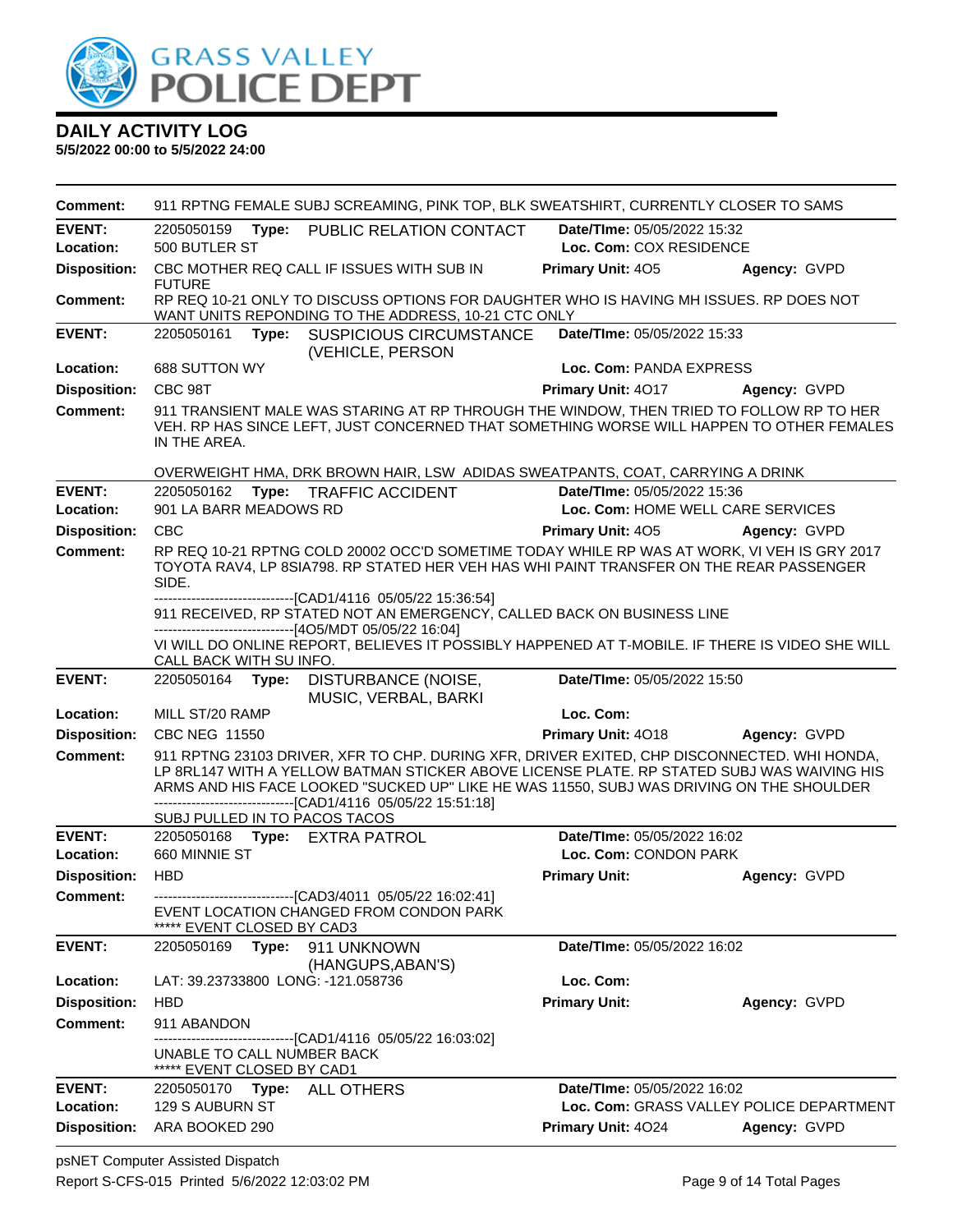

| Comment:            | REFCASE# G2201105                                                                                                                                                                                    |                                                     |              |  |
|---------------------|------------------------------------------------------------------------------------------------------------------------------------------------------------------------------------------------------|-----------------------------------------------------|--------------|--|
|                     | ----------------------[CAD3/4011_05/05/22 16:03:02]<br>EVENT LOCATION CHANGED FROM GVPD                                                                                                              |                                                     |              |  |
| <b>EVENT:</b>       | 2205050171 <b>Type:</b><br>DISTURBANCE (NOISE,<br>MUSIC, VERBAL, BARKI                                                                                                                               | Date/TIme: 05/05/2022 16:03                         |              |  |
| Location:           | 342 S SCHOOL ST                                                                                                                                                                                      | Loc. Com: BELL HILL SCHOOL                          |              |  |
| <b>Disposition:</b> | RPT DV INFO RPT                                                                                                                                                                                      | Primary Unit: 4018                                  | Agency: GVPD |  |
| <b>Case No:</b>     | G2201108                                                                                                                                                                                             |                                                     |              |  |
| Comment:            | 911 RPTNG ADULTS FIGHTING 415V IN THE YELLOW HOUSE NEXT TO THE SCHOOL, SUBJ IN GRN/GRY MINI<br>VAN AND GRY FORD TRUCK<br>------------------------------[CAD1/4116 05/05/22 16:05:22]                 |                                                     |              |  |
|                     | RP HEARD FEMALE YELLING ABOUT SOMETHING STOLEN AND ATTEMPTED TO GET INTO THE MALES VEH,<br>MALE WAS BACKING OUT WITH HIS DOOR OPEN<br>------------------------------[CAD1/4116 05/05/22 16:05:58]    |                                                     |              |  |
|                     | TRUCK LP 04521S2, VAN LP 8YRC595                                                                                                                                                                     |                                                     |              |  |
|                     | ---------------------------------[CAD3/4011 05/05/22 16:14:44]                                                                                                                                       |                                                     |              |  |
| <b>EVENT:</b>       | ISSUED CASE# G2201108 FOR AGENCY GVPD by UNIT 4O18<br>2205050172 Type: SUSPICIOUS CIRCUMSTANCE                                                                                                       | Date/TIme: 05/05/2022 16:05                         |              |  |
|                     | (VEHICLE, PERSON                                                                                                                                                                                     |                                                     |              |  |
| Location:           | 155 GLASSON WY                                                                                                                                                                                       | Loc. Com: SIERRA NEVADA MEMORIAL<br><b>HOSPITAL</b> |              |  |
| <b>Disposition:</b> | CBC                                                                                                                                                                                                  | Primary Unit: 4D13                                  | Agency: GVPD |  |
| <b>Comment:</b>     | 911 MALE SUBJ IN UNDERWEAR AND A SHIRT, BLEEDING HEAVILY                                                                                                                                             |                                                     |              |  |
|                     | -------------------------------[CAD3/4011 05/05/22 16:07:59]<br>SU WANTED RP TO GIVE HIM A RIDE. RP REFUSED. SU STATED HED BE WALKING TOWARD 49                                                      |                                                     |              |  |
|                     | --------------------------------[CAD3/4011 05/05/22 16:08:15]                                                                                                                                        |                                                     |              |  |
|                     | BLEEDING FROM THE LEGS, STATED IT WAS FROM GOING THROUGH A FENCE<br>-------------------------------[CAD3/4011_05/05/22 16:08:32]                                                                     |                                                     |              |  |
|                     | 10-39 CALFIRE TO STAG                                                                                                                                                                                |                                                     |              |  |
|                     | -------------------------[CAD1/4116_05/05/22 16:11:55]<br>PER SNMH, SUBJ WAS NOT ON A HOLD BUT WAS HBD AND IN HIS UNDERWEAR                                                                          |                                                     |              |  |
|                     | -------------------------------[CAD3/4011 05/05/22 16:15:20]                                                                                                                                         |                                                     |              |  |
|                     | RELATED TO NCSO 2205050176                                                                                                                                                                           |                                                     |              |  |
| <b>EVENT:</b>       | 2205050173 Type: ANIMALS (ABUSE, LOOSE,<br>FOUND, INJURED)                                                                                                                                           | Date/TIme: 05/05/2022 16:09                         |              |  |
| Location:           | 275 DORSEY DR #41                                                                                                                                                                                    | Loc. Com:                                           |              |  |
| <b>Disposition:</b> | <b>CBC TRAP SET</b>                                                                                                                                                                                  | <b>Primary Unit: 4Z32</b>                           | Agency: GVPD |  |
| <b>Comment:</b>     | RP WAITING FOR ANIMAL CONTROL TO PICK UP CAT FROM EVICTION EARLIER                                                                                                                                   |                                                     |              |  |
| <b>EVENT:</b>       | 2205050175<br>Type:<br>TRESPASS                                                                                                                                                                      | Date/TIme: 05/05/2022 16:14                         |              |  |
| Location:           | 115 EA BERRYHILL DR $\#$ 10                                                                                                                                                                          | Loc. Com: FIRST BUILDING ON THE RIGHT               |              |  |
| <b>Disposition:</b> | RPT RPT TAKEN                                                                                                                                                                                        | Primary Unit: 4D13                                  | Agency: GVPD |  |
| Case No:            | G2201109                                                                                                                                                                                             |                                                     |              |  |
| Comment:            | RP RPTNG UNK SUBJ BROKE INTO STORAGE THAT HAS ACCESS TO OTHER UNITS, RP REQ LE AND CLEAR<br>THE STORAGE AREA. RP STANDING BY FOR CTC<br>-------------------------------[CAD3/4011 05/05/22 16:36:13] |                                                     |              |  |
|                     | ISSUED CASE# G2201109 FOR AGENCY GVPD by UNIT 4D13                                                                                                                                                   | Date/TIme: 05/05/2022 16:29                         |              |  |
| <b>EVENT:</b>       | Type: PRIVATE PARTY TOW<br>2205050180<br><b>REPORT</b>                                                                                                                                               |                                                     |              |  |
| <b>Location:</b>    | 140 E MCKNIGHT WY                                                                                                                                                                                    | Loc. Com: WONDER BREAD                              |              |  |
| <b>Disposition:</b> | <b>HBD</b>                                                                                                                                                                                           | <b>Primary Unit:</b>                                | Agency: GVPD |  |
| <b>Comment:</b>     | PRIVATE PARTY TOW                                                                                                                                                                                    |                                                     |              |  |
|                     | -------------------------------[CAD3/4011 05/05/22 16:38:50]<br>VEH ENTERED FCN/3702212503700<br>***** EVENT CLOSED BY CAD3                                                                          |                                                     |              |  |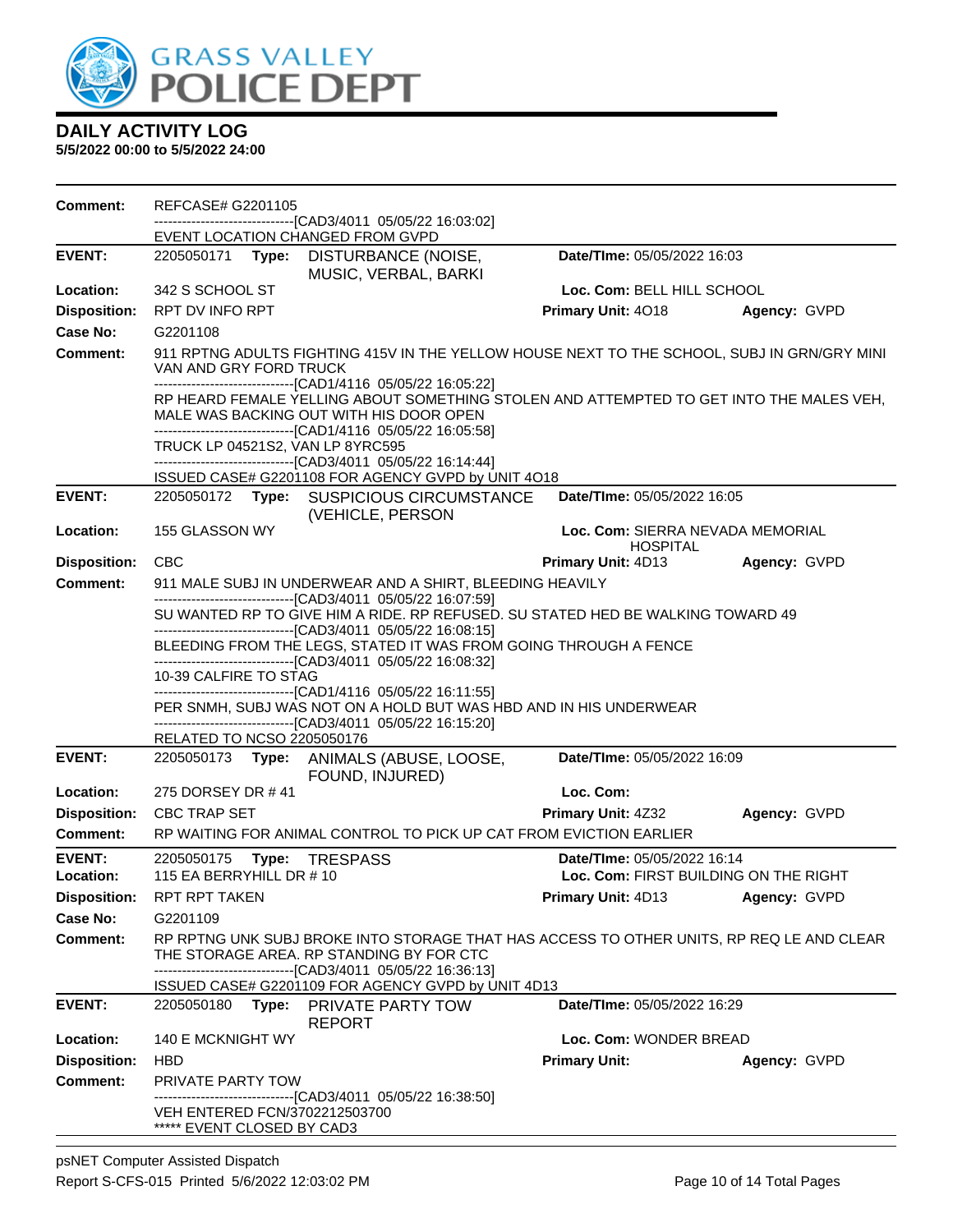

**5/5/2022 00:00 to 5/5/2022 24:00**

| <b>EVENT:</b><br>Location: | 435 HENDERSON ST #7                                          | 2205050181 Type: WELFARE CHECK                                                                                                                                                                                                                                                                                                                                                                                                                                                   | <b>Date/Time: 05/05/2022 16:29</b><br>Loc. Com: |                     |
|----------------------------|--------------------------------------------------------------|----------------------------------------------------------------------------------------------------------------------------------------------------------------------------------------------------------------------------------------------------------------------------------------------------------------------------------------------------------------------------------------------------------------------------------------------------------------------------------|-------------------------------------------------|---------------------|
| <b>Disposition:</b>        | CBC CBC                                                      |                                                                                                                                                                                                                                                                                                                                                                                                                                                                                  | <b>Primary Unit: 4024</b>                       | Agency: GVPD        |
| <b>Comment:</b>            | RP REQ 10-21 WITH DISPO<br>4S5 ADVISED, REQ TO PEND FOR 4O24 | RP WITH VETERANS AFFAIRS, REQ CHECK ON SUBJ WHO TOLD RP HE WAS "HAVING A SUICIDAL EVENT"<br>AND TOLD RP TO GET OFF HIS PROPERTY. RP LEFT BECAUSE SUBJ WAS THREATENING RP AND GETTING<br>MORE AGITATED, OCC'D APROX 5 MINS AGO. RP DID NOT SEE WEAPONS, UNK ALCOHOL, UNK H&S.<br>INCIDENT OCC'D OUTSIDE SUBJS HOME, THERE WAS EXCESSIVE CLUTTER.<br>-------------------------------[CAD1/4116 05/05/22 16:30:11]<br>--------------------------------[CAD1/4116 05/05/22 16:37:34] |                                                 |                     |
| <b>EVENT:</b>              |                                                              | 2205050182 Type: CITIZEN ASSIST (CIVIL                                                                                                                                                                                                                                                                                                                                                                                                                                           | Date/TIme: 05/05/2022 16:31                     |                     |
| Location:                  | 1262 SUTTON WY                                               | STANDBY'S, LOCKOUT                                                                                                                                                                                                                                                                                                                                                                                                                                                               | Loc. Com: HOSPITALITY HOUSE 530 271 7144        |                     |
| <b>Disposition:</b>        | CBC 98T, BOTH CLEARED                                        |                                                                                                                                                                                                                                                                                                                                                                                                                                                                                  | Primary Unit: 4017                              | Agency: GVPD        |
| Comment:                   | CLEARANCE X 2                                                |                                                                                                                                                                                                                                                                                                                                                                                                                                                                                  |                                                 |                     |
| <b>EVENT:</b>              |                                                              | 2205050185 Type: TRAFFIC ACCIDENT                                                                                                                                                                                                                                                                                                                                                                                                                                                | Date/TIme: 05/05/2022 16:44                     |                     |
| Location:                  | 400 SIERRA COLLEGE DR # A                                    |                                                                                                                                                                                                                                                                                                                                                                                                                                                                                  | Loc. Com: SIERRA VIEW MEDICAL EYE               |                     |
| <b>Disposition:</b>        | RPT RPT TAKEN                                                |                                                                                                                                                                                                                                                                                                                                                                                                                                                                                  | Primary Unit: 4024                              | <b>Agency: GVPD</b> |
| Case No:                   | G2201110                                                     |                                                                                                                                                                                                                                                                                                                                                                                                                                                                                  |                                                 |                     |
| Comment:                   |                                                              | RP RPTNG 20002 TO PATIENT'S VEH, RP NOT INVOLVED, JUST OCC'D. SUS VEH BLK SEDAN POSS LP<br>8BJS424. RP STATES SUS WERE PATIENTS AT OFFICE AS WELL                                                                                                                                                                                                                                                                                                                                |                                                 |                     |
|                            | <b>VOICED</b>                                                | --------------------------------[CAD1/4116 05/05/22 16:45:56]<br>VI IN PARKING LOT WAITING FOR CTC, IN A BLK VAN IN THE HANDICAP PARKING SPACE<br>---------------------------------[CAD3/4011 05/05/22 16:46:04]<br>-------------------------------[CAD3/4011 05/05/22 18:19:56]<br>ISSUED CASE# G2201110 FOR AGENCY GVPD by UNIT 4O24                                                                                                                                           |                                                 |                     |
| <b>EVENT:</b>              |                                                              |                                                                                                                                                                                                                                                                                                                                                                                                                                                                                  | Date/TIme: 05/05/2022 17:09                     |                     |
| Location:                  | 342 S SCHOOL ST                                              |                                                                                                                                                                                                                                                                                                                                                                                                                                                                                  | Loc. Com: BELL HILL SCHOOL                      |                     |
| <b>Disposition:</b>        |                                                              | HBD PER 4018, HES A LICENSED DRIVER                                                                                                                                                                                                                                                                                                                                                                                                                                              | Primary Unit: 4018                              | Agency: GVPD        |
| <b>Comment:</b>            | PORCH WATCHING MALE.                                         | RP RPTNG MALE SUBJ FROM 415 EARLIER STILL PARKED IN THE SAME SPOT IFO THE YELLOW HOUSE, RP<br>STATED IT IS "AN UNCOMFORTABLE SITUATION", HE IS SITTING IN HIS VEH. RP CONCERNED THAT SUBJ<br>HAS NOT CLEARED THE AREA WHEN AFTER SCHOOL PROGRAM IS STILL GOING ON. RP STANDING ON THE<br>***** EVENT CLOSED BY CAD3 WITH COMMENT-PER 4018, HES A LICENSED DRIVER                                                                                                                 |                                                 |                     |
| <b>EVENT:</b><br>Location: | 2205050195 Type: VEHICLE STOP<br><b>NEAL ST/MILL ST</b>      |                                                                                                                                                                                                                                                                                                                                                                                                                                                                                  | Date/TIme: 05/05/2022 17:50<br>Loc. Com:        |                     |
| <b>Disposition:</b>        | <b>WA WARNING</b>                                            |                                                                                                                                                                                                                                                                                                                                                                                                                                                                                  | Primary Unit: 4S5                               | Agency: GVPD        |
| <b>Comment:</b>            | License: 35339H3 State: CA                                   |                                                                                                                                                                                                                                                                                                                                                                                                                                                                                  |                                                 |                     |
|                            |                                                              | ----------------------[CAD3/4011 05/05/22 17:51:20]<br>EVENT LOCATION CHANGED FROM NEAL/MILL                                                                                                                                                                                                                                                                                                                                                                                     |                                                 |                     |
| <b>EVENT:</b>              |                                                              | 2205050196 Type: SUSPICIOUS CIRCUMSTANCE                                                                                                                                                                                                                                                                                                                                                                                                                                         | Date/TIme: 05/05/2022 18:00                     |                     |
|                            |                                                              | (VEHICLE, PERSON                                                                                                                                                                                                                                                                                                                                                                                                                                                                 |                                                 |                     |
| Location:                  | 2075 NEVADA CITY HY                                          |                                                                                                                                                                                                                                                                                                                                                                                                                                                                                  | Loc. Com: LUMBER JACKS                          |                     |
| <b>Disposition:</b>        | CBC ADVISED 602                                              |                                                                                                                                                                                                                                                                                                                                                                                                                                                                                  | Primary Unit: 4018                              | Agency: GVPD        |
| <b>Comment:</b>            | RPS WINDOW AND WATCHED HER                                   | 911 MALE SUBJ RUNNING AROUND AND STARING AT PEOPLE EAT INSIDE THE BNS. SU ALSO CAME UP TO                                                                                                                                                                                                                                                                                                                                                                                        |                                                 |                     |
|                            | VOIC3ED                                                      | WMA FLUFFY BLOND HAIR, YELLOW SHIRT, GRY PANTS<br>-----------------------[CAD3/4011_05/05/22 18:01:15]                                                                                                                                                                                                                                                                                                                                                                           |                                                 |                     |
| <b>EVENT:</b>              | 2205050200<br>Type:                                          | <b>FIRE</b>                                                                                                                                                                                                                                                                                                                                                                                                                                                                      | Date/TIme: 05/05/2022 18:23                     |                     |

psNET Computer Assisted Dispatch Report S-CFS-015 Printed 5/6/2022 12:03:02 PM Page 11 of 14 Total Pages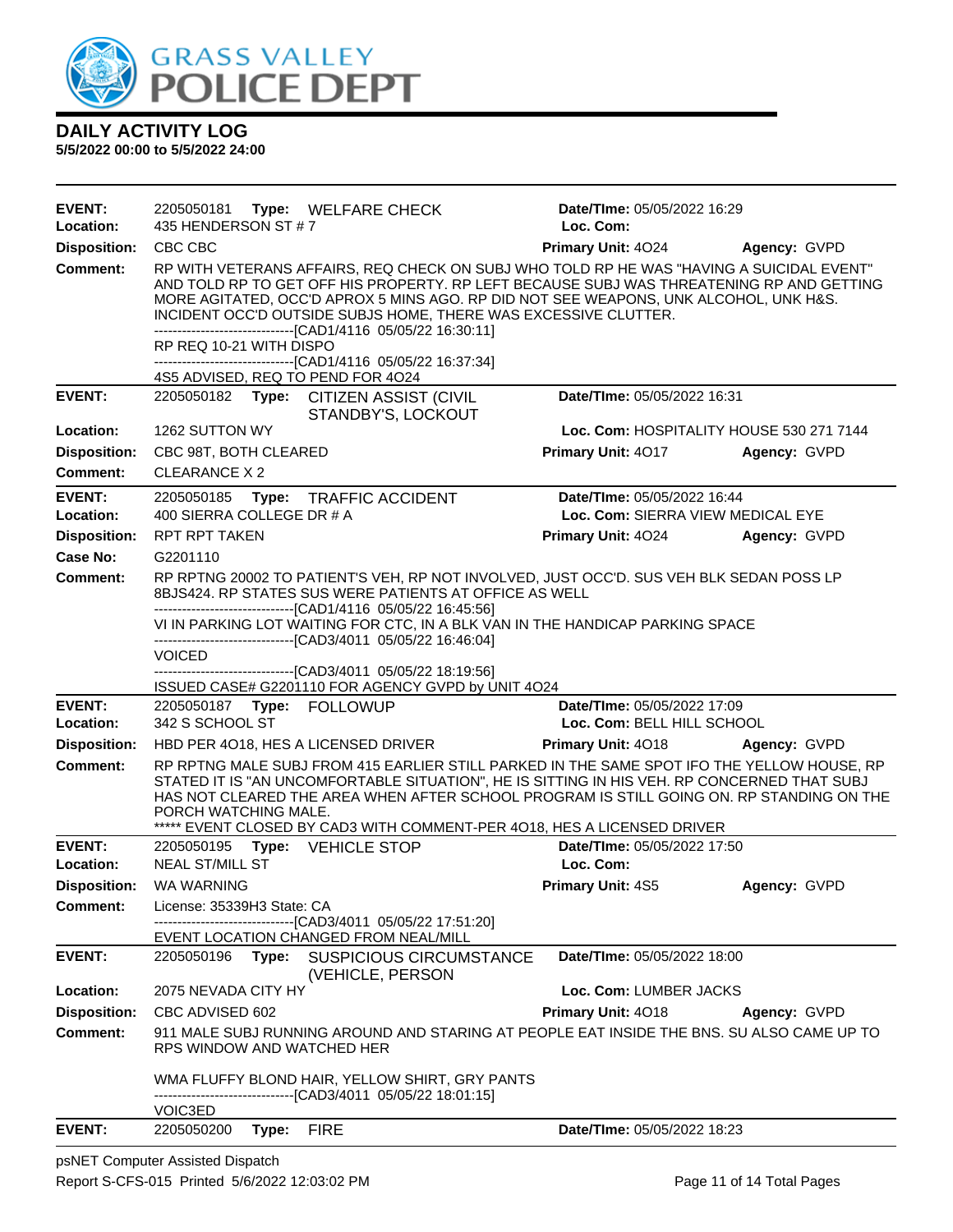

| Location:           | 536 PENSTOCK DR                                     |       |                                                                                                                                                                                                                | Loc. Com:                   |              |
|---------------------|-----------------------------------------------------|-------|----------------------------------------------------------------------------------------------------------------------------------------------------------------------------------------------------------------|-----------------------------|--------------|
| <b>Disposition:</b> | <b>HBD</b>                                          |       |                                                                                                                                                                                                                | <b>Primary Unit:</b>        | Agency: GVPD |
| <b>Comment:</b>     | ***** EVENT CLOSED BY CAD3                          |       | 911 SMELLING GAS, XFR TO CALFIRE                                                                                                                                                                               |                             |              |
| <b>EVENT:</b>       |                                                     |       | 2205050201 Type: ANIMALS (ABUSE, LOOSE,<br>FOUND, INJURED)                                                                                                                                                     | Date/TIme: 05/05/2022 18:32 |              |
| Location:           | 129 W MCKNIGHT WY                                   |       |                                                                                                                                                                                                                | Loc. Com: SPD               |              |
| <b>Disposition:</b> | HBD LOG PER 4020                                    |       |                                                                                                                                                                                                                | <b>Primary Unit:</b>        | Agency: GVPD |
| <b>Comment:</b>     |                                                     |       | RP RPTNG LOOSE BLK DOG, POSS LAB MIX, RP ATTEMPTED TO CALL NUMBER ON THE TAG BUT NO<br>ANSWER, REQ PICK UP. RP DOES NOT HAVE THE DOG CONTAINED<br>-------------------------------[CAD1/4116 05/05/22 18:36:18] |                             |              |
|                     |                                                     |       | RP CALLED BACK, OWNER CALLED RP BACK AND IS ENRT TO PICK DOG UP. REQ 10-22<br>***** EVENT CLOSED BY CAD3 WITH COMMENT-LOG PER 4O20                                                                             |                             |              |
| <b>EVENT:</b>       |                                                     |       | 2205050202 Type: ABANDONED VEHICLES                                                                                                                                                                            | Date/TIme: 05/05/2022 18:33 |              |
| Location:           | 238 ARCADIA DR                                      |       |                                                                                                                                                                                                                | Loc. Com:                   |              |
| <b>Disposition:</b> | HBD LOG PER 4020                                    |       |                                                                                                                                                                                                                | <b>Primary Unit:</b>        | Agency: GVPD |
| <b>Comment:</b>     |                                                     |       | SILVER CHEVY SUV 6KZB338 W/ EXPIRED TABS PARKED THERE ALL DAY, RP CALLING BECAUSE POSS H&S<br>DEALING GOING ON AT THE HOUSE<br>-----------------------------[CAD1/4106_05/05/22 19:02:25]                      |                             |              |
|                     | 4020 AWARE LOG AS BEAT INFO                         |       | ***** EVENT CLOSED BY CAD1 WITH COMMENT-LOG PER 4O20                                                                                                                                                           |                             |              |
| <b>EVENT:</b>       |                                                     |       | (HANGUPS, ABAN'S)                                                                                                                                                                                              | Date/TIme: 05/05/2022 18:59 |              |
| Location:           | 174 MCNAB CR                                        |       |                                                                                                                                                                                                                | Loc. Com:                   |              |
| <b>Disposition:</b> | <b>HBD</b>                                          |       |                                                                                                                                                                                                                | <b>Primary Unit:</b>        | Agency: GVPD |
| <b>Comment:</b>     | ***** EVENT CLOSED BY CAD3                          |       | 911 ACCIDENTAL FOR SACRAMENTO/ C4                                                                                                                                                                              |                             |              |
| <b>EVENT:</b>       |                                                     |       | 2205050211 Type: 911 UNKNOWN<br>(HANGUPS, ABAN'S)                                                                                                                                                              | Date/TIme: 05/05/2022 19:17 |              |
| Location:           | 2054 NEVADA CITY HIGHWAY                            |       |                                                                                                                                                                                                                | Loc. Com: SAVE MART         |              |
| <b>Disposition:</b> | HBD LOG PER 4D10                                    |       |                                                                                                                                                                                                                | <b>Primary Unit:</b>        | Agency: GVPD |
| <b>Comment:</b>     | 911 ABAN                                            |       |                                                                                                                                                                                                                |                             |              |
|                     | PHONE TREE ON CB                                    |       | ------------------------------[CAD1/4106_05/05/22 19:17:56]<br>***** EVENT CLOSED BY CAD3 WITH COMMENT-LOG PER 4D10                                                                                            |                             |              |
| <b>EVENT:</b>       | 2205050213 <b>Type:</b>                             |       | 911 UNKNOWN                                                                                                                                                                                                    | Date/TIme: 05/05/2022 19:21 |              |
|                     |                                                     |       | (HANGUPS, ABAN'S)                                                                                                                                                                                              |                             |              |
| Location:           |                                                     |       | LAT: 39.23841100 LONG: -121.062062                                                                                                                                                                             | Loc. Com:                   |              |
| <b>Disposition:</b> | <b>HBD</b>                                          |       |                                                                                                                                                                                                                | <b>Primary Unit:</b>        | Agency: GVPD |
| Comment:            | 911 ABAN UNABLE TO CB<br>***** EVENT CLOSED BY CAD1 |       |                                                                                                                                                                                                                |                             |              |
| <b>EVENT:</b>       | 2205050214                                          |       | Type: 911 UNKNOWN<br>(HANGUPS, ABAN'S)                                                                                                                                                                         | Date/TIme: 05/05/2022 19:39 |              |
| Location:           |                                                     |       | LAT: 39.23408200 LONG: -121.039112                                                                                                                                                                             | Loc. Com:                   |              |
| <b>Disposition:</b> | <b>HBD</b>                                          |       |                                                                                                                                                                                                                | <b>Primary Unit:</b>        | Agency: GVPD |
| <b>Comment:</b>     | <b>NUMBER</b>                                       |       | 911 FROM VERY HBD MALE REPEATEDLY SAYING HELLO AND STATED HE MUST HAVE THE WRONG                                                                                                                               |                             |              |
|                     | ***** EVENT CLOSED BY CAD1                          |       | -------------------[CAD1/4106 05/05/22 19:39:54]<br>ON CB BUSY, ONLY HIST W NUMBER IS ELEDERLY MALE ASKING FOR 411                                                                                             |                             |              |
| <b>EVENT:</b>       | 2205050216                                          | Type: | TRAFFIC (DUI, PARKING,<br>SPEED, HAZ                                                                                                                                                                           | Date/TIme: 05/05/2022 19:42 |              |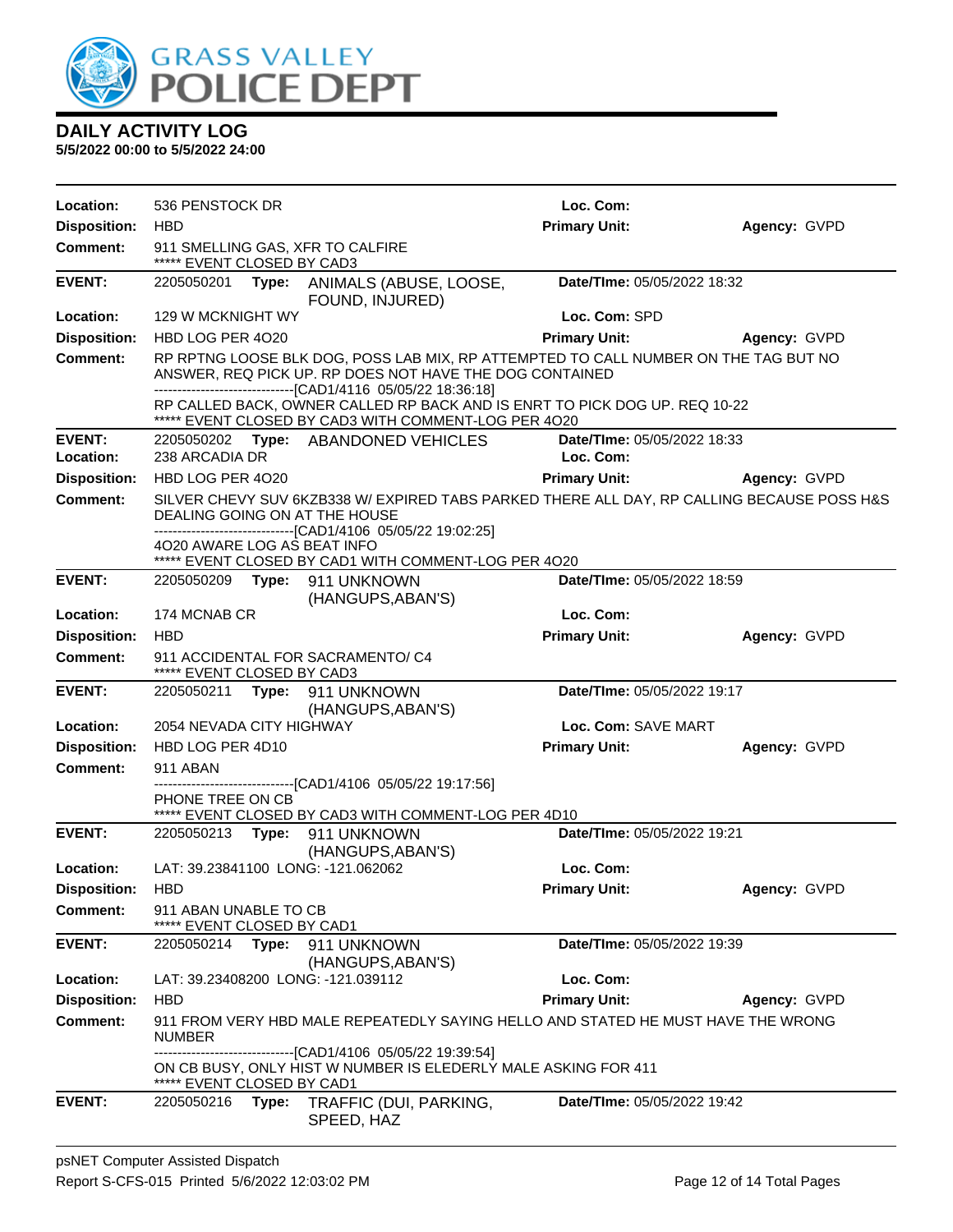

| Location:           | 468 SUTTON WY                                                                                                                                                                                                                                                                                                                                                                                                                                                                                                                                                                                                                | Loc. Com: 1849 BREWING COMPANY   |              |
|---------------------|------------------------------------------------------------------------------------------------------------------------------------------------------------------------------------------------------------------------------------------------------------------------------------------------------------------------------------------------------------------------------------------------------------------------------------------------------------------------------------------------------------------------------------------------------------------------------------------------------------------------------|----------------------------------|--------------|
| <b>Disposition:</b> | <b>GOA UTL</b>                                                                                                                                                                                                                                                                                                                                                                                                                                                                                                                                                                                                               | Primary Unit: 4023               | Agency: GVPD |
| Comment:            | 23152 JUST LEFT AT HIGH RATE OF SPEED/ WHI DODGE RAM W/ BROKEN REAR TAIL LIGHT, LEFT TWRDS<br>IDAHO MARYLAND ON SUTTON WY<br>OCCURED 5 AGO<br>------------------------------[CAD3/3980_05/05/22 19:43:00]<br><b>VOICED</b>                                                                                                                                                                                                                                                                                                                                                                                                   |                                  |              |
| <b>EVENT:</b>       | 2205050223<br>Type: FOLLOWUP                                                                                                                                                                                                                                                                                                                                                                                                                                                                                                                                                                                                 | Date/TIme: 05/05/2022 20:52      |              |
| Location:           | 905 WE MAIN ST                                                                                                                                                                                                                                                                                                                                                                                                                                                                                                                                                                                                               | Loc. Com:                        |              |
| <b>Disposition:</b> | <b>RPT 2 CITES</b>                                                                                                                                                                                                                                                                                                                                                                                                                                                                                                                                                                                                           | Primary Unit: 4D10               | Agency: GVPD |
| Case No:            | G2201111                                                                                                                                                                                                                                                                                                                                                                                                                                                                                                                                                                                                                     |                                  |              |
| Comment:            | ------------------------------[CAD1/4106_05/05/22 20:53:22]<br>EVENT LOCATION CHANGED FROM 905 W MAIN ST<br>--------------------------------[CAD3/3980 05/05/22 21:10:05]                                                                                                                                                                                                                                                                                                                                                                                                                                                    |                                  |              |
| <b>EVENT:</b>       | ISSUED CASE# G2201111 FOR AGENCY GVPD by UNIT 4D10<br>2205050241 Type: GRAND THEFT AUTO                                                                                                                                                                                                                                                                                                                                                                                                                                                                                                                                      | Date/TIme: 05/05/2022 22:17      |              |
| Location:           | 207 JOERSCHKE DR #4                                                                                                                                                                                                                                                                                                                                                                                                                                                                                                                                                                                                          | Loc. Com:                        |              |
| <b>Disposition:</b> | <b>RPT</b>                                                                                                                                                                                                                                                                                                                                                                                                                                                                                                                                                                                                                   | Primary Unit: 4023               | Agency: GVPD |
| Case No:            | G2201112                                                                                                                                                                                                                                                                                                                                                                                                                                                                                                                                                                                                                     |                                  |              |
| Comment:            | 911 REPORTING HER BLUE 1989 CHEVY PICKUP WAS JUST STOLEN LAST SEEN TOWARDS POSS TOWARDS<br><b>SEGSWORTH</b>                                                                                                                                                                                                                                                                                                                                                                                                                                                                                                                  |                                  |              |
|                     | -------------------------------[CAD1/4106 05/05/22 22:18:53]<br>PER RP SU IS HER SON WHO DID NOT HAVE PERMISSION. PER RP IGNITION WAS ALREADY PUNCHED SO<br>THE VEH STARTS WITH A SCREWDRIVER<br>------------------------------[CAD1/4106 05/05/22 22:19:02]<br>PER RP NEG WEAPONS SEEN ON HER SON<br>-------------------------------[CAD1/4106 05/05/22 22:19:18]<br>RP IS SCREAMING SOMETHING ABOUT HER TRUCK AND SOUND 11550 OR HBD<br>-------------------------------[CAD1/4106 05/05/22 23:01:47]<br>ISSUED CASE# G2201112 FOR AGENCY GVPD by UNIT 4O23<br>------------------------------[CAD1/4106  05/05/22 23:18:01] |                                  |              |
|                     | PER 4023 INFO REPORT ONLY                                                                                                                                                                                                                                                                                                                                                                                                                                                                                                                                                                                                    |                                  |              |
| <b>EVENT:</b>       | 2205050242<br>DISTURBANCE (NOISE,<br>Type:<br>MUSIC, VERBAL, BARKI                                                                                                                                                                                                                                                                                                                                                                                                                                                                                                                                                           | Date/TIme: 05/05/2022 22:52      |              |
| Location:           | 275 DORSEY DR                                                                                                                                                                                                                                                                                                                                                                                                                                                                                                                                                                                                                | Loc. Com: TOWARDS THE FREEWAY    |              |
| <b>Disposition:</b> | CBC SHES CODE 4                                                                                                                                                                                                                                                                                                                                                                                                                                                                                                                                                                                                              | Primary Unit: 4D10               | Agency: GVPD |
| <b>Comment:</b>     | 911 REPORTING SCREAMING FROM MALE SCREAMING EXPLETIVES AND SAYING "IM GONNA LET YOU<br>BLEED TO DEATH" PER RP HE THINKS MALE IS THREATENING TO CUT FEMALE. RP CAN ALSO HEAR<br><b>FEMALE SCREAMING</b><br>--------------------------------[CAD3/3980 05/05/22 22:53:27]<br><b>VOICED</b>                                                                                                                                                                                                                                                                                                                                     |                                  |              |
| <b>EVENT:</b>       | 2205050243<br><b>SUBJECT STOP</b><br>Type:                                                                                                                                                                                                                                                                                                                                                                                                                                                                                                                                                                                   | Date/TIme: 05/05/2022 23:10      |              |
| Location:           | 113 DORSEY DR                                                                                                                                                                                                                                                                                                                                                                                                                                                                                                                                                                                                                | Loc. Com: AAA                    |              |
| <b>Disposition:</b> | <b>CBC</b>                                                                                                                                                                                                                                                                                                                                                                                                                                                                                                                                                                                                                   | Primary Unit: 4023               | Agency: GVPD |
| <b>Comment:</b>     | OW TWO                                                                                                                                                                                                                                                                                                                                                                                                                                                                                                                                                                                                                       |                                  |              |
|                     | -----------------------------[CAD1/4106_05/05/22 23:11:29]<br>EVENT LOCATION CHANGED FROM AAA                                                                                                                                                                                                                                                                                                                                                                                                                                                                                                                                |                                  |              |
| <b>EVENT:</b>       | Type: VEHICLE STOP<br>2205050244                                                                                                                                                                                                                                                                                                                                                                                                                                                                                                                                                                                             | Date/TIme: 05/05/2022 23:24      |              |
| Location:           | 109 OLYMPIA PARK RD                                                                                                                                                                                                                                                                                                                                                                                                                                                                                                                                                                                                          | Loc. Com: TACO BELL 530 477 8163 |              |
| <b>Disposition:</b> | <b>CIT</b>                                                                                                                                                                                                                                                                                                                                                                                                                                                                                                                                                                                                                   | Primary Unit: 4D10               | Agency: GVPD |